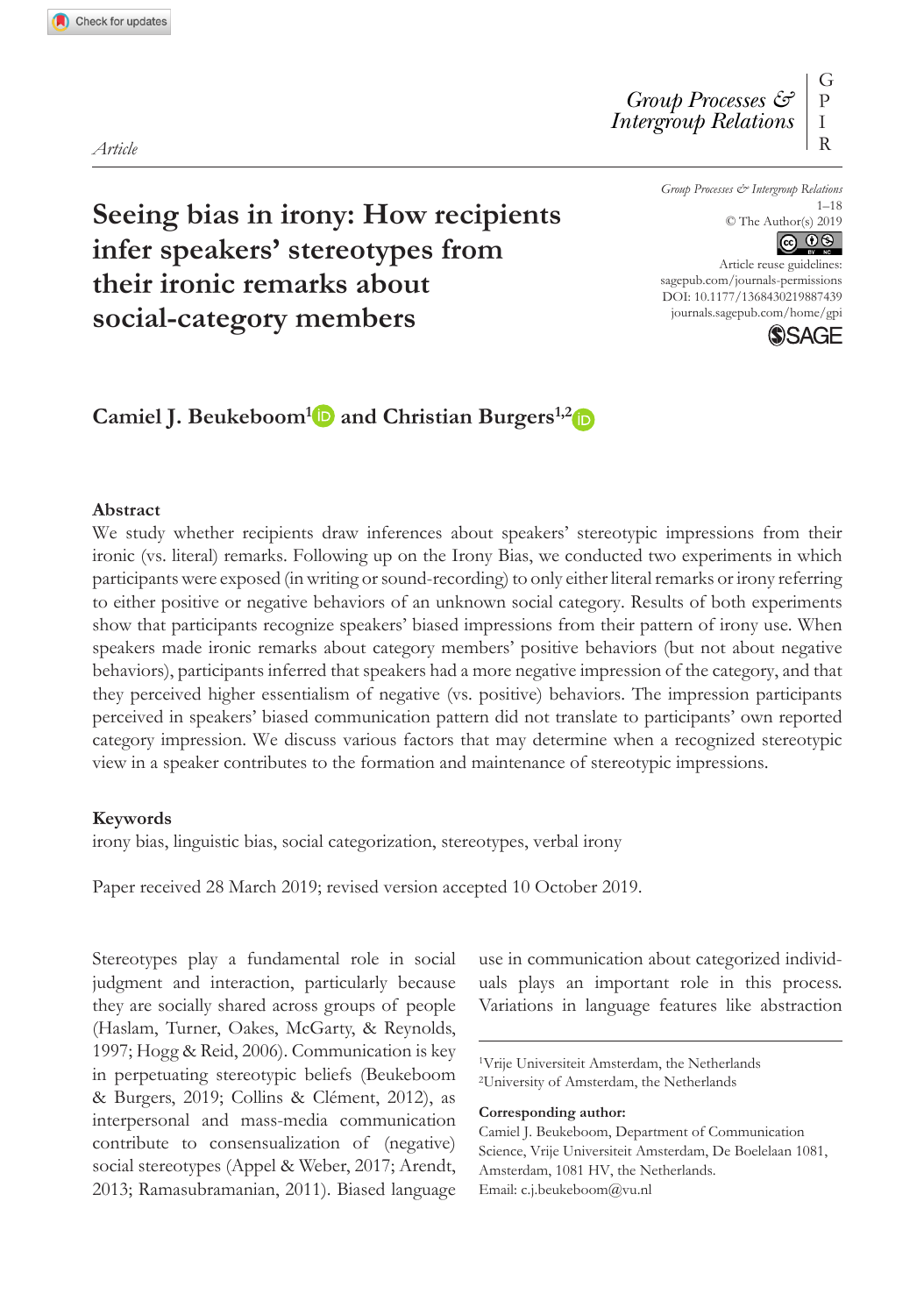(Maass, Salvi, Arcuri, & Semin, 1989; Wigboldus, Semin, & Spears, 2000), negations (Beukeboom, Finkenauer, & Wigboldus, 2010), and linguistic labeling (Gelman, Ware, & Kleinberg, 2010; Rhodes, Leslie, & Tworek, 2012) subtly reflect and maintain existing stereotypic beliefs.

One specific linguistic means connected with biased language is verbal irony (Burgers & Beukeboom, 2016). Verbal irony is often used in interpersonal communication, i.e., about 8% of turns in conversations between friends (Gibbs, 2000) and 7.4% of e-mails sent to friends (Whalen, Pexman, & Gill, 2009) contain irony. Ironic remarks about categorized individuals can reflect stereotypic beliefs. Research on the Irony Bias (Burgers & Beukeboom, 2016) shows that speakers particularly use irony to comment on stereotype-inconsistent (vs. stereotype-consistent) behaviors. Through irony (e.g., *what a smart professor*, after a dim comment), speakers allude to an expectancy (*professors are expected to be smart*) and signal its failure simultaneously.

Linguistic biases can contribute to stereotype formation and maintenance, when recipients infer speakers' stereotypic impressions from their biased language use (Beukeboom & Burgers, 2019). In the context of the Linguistic Intergroup Bias (LIB), various studies showed that recipients used biased variations in language abstraction to draw inferences about speakers' group identity, attitudes, and communication goals toward described targets (Assilaméhou & Testé, 2013; Douglas & Sutton, 2006). With respect to the Irony Bias, initial evidence (Burgers & Beukeboom, 2016, Study 4; Burgers, Beukeboom, Kelder, & Peeters, 2015, Study 2) suggests that recipients draw inferences from ironic remarks in line with a speaker's bias. For instance, recipients infer lower essentialism of an individual's described behavior after ironic (vs. literal) remarks, indicating recognition of a speaker's implicit message that the described behavior is unexpected and onetime (Burgers & Beukeboom, 2016). This, however, does not provide conclusive evidence that recipients also infer a speaker's group stereotypes from ironic remarks.

We conducted two experiments to test whether participants being exposed to biased ironic and literal remarks about unknown social groups infer speakers' stereotypic expectancies (stereotype valence and content) and perceived essentialism of described behaviors. Additionally, we explored whether recipients self-adopt recognized stereotypic impressions in their own impressions of described targets.

# **Language Use in Stereotype Formation and Maintenance**

Social-category stereotypes are generalized impressions consisting of features and characteristics associated with social categories. Depending on impression strength, these characteristics are expected to apply across individual category members and to be stable across situations (Beike & Sherman, 1994; Beukeboom & Burgers, 2019), although activated stereotypic information may be context dependent (Garcia-Marques et al., 2006).

To understand how stereotypes evolve, and become shared knowledge, it is crucial to focus on language use in communication about socially categorized people (Gorham, 2006; Maass, 1999; Wigboldus & Douglas, 2007). Language reflects which categories are singled out as targets for stereotyping, and is the chief carrier of stereotypic information about socially categorized individuals. In often subtle ways, language reflects, constructs, and maintains social-category beliefs (Collins & Clément, 2012). One way in which language can convey stereotypes is through differences in *how* information about categorized individuals is formulated (Beukeboom & Burgers, 2019). By means of several subtle linguistic variations, speakers communicate what is expected rather than unexpected for a categorized target or category as a whole.

Research on the LIB (Maass et al., 1989) and Linguistic Expectancy Bias (Wigboldus et al., 2000), for example, shows that speakers use more concrete than abstract language when describing stereotype-inconsistent behavior, but more abstract language for stereotype-consistent behavior.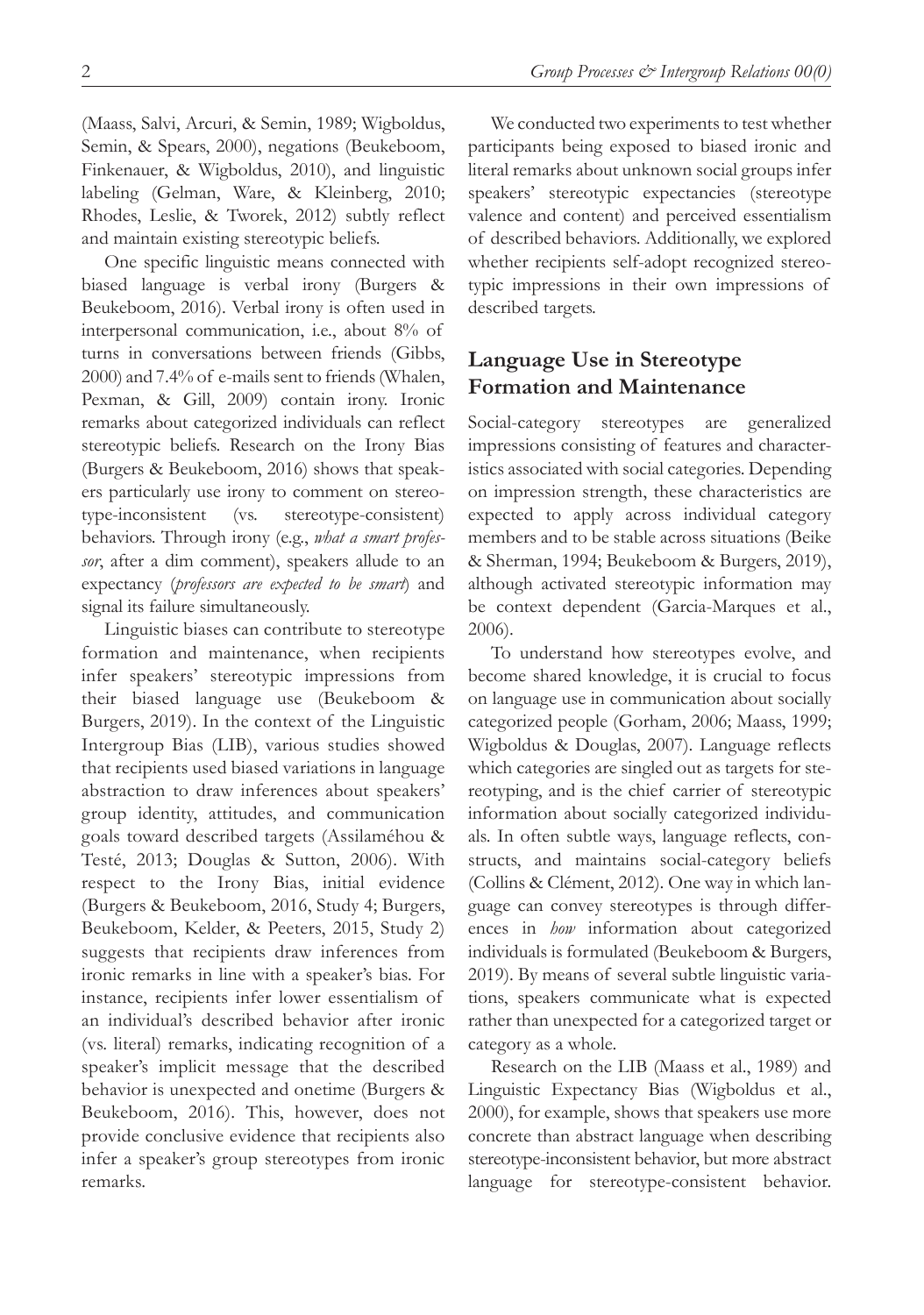Similarly, the Stereotypic Explanatory Bias proposes that descriptions of stereotype-inconsistent behavior contain more explanations aimed at clarifying the unexpected behavior than descriptions of stereotype-consistent behavior (Hastie, 1984; Sekaquaptewa, Espinoza, Thompson, Vargas, & von Hippel, 2003). Research on the Negation Bias (NB; Beukeboom et al., 2010, Beukeboom et al., 2019) shows that people are likelier to use negations (vs. affirmations) to communicate stereotype-inconsistent information. These biases have in common that they frame stereotype-inconsistent behaviors as exceptions, while re-affirming existing stereotypic associations with a target category (Beukeboom & Burgers, 2019).

The significance of linguistic biases in descriptions of categorized individuals thus lies in their implicit communication of stereotypes to recipients. Language used in stereotypeinconsistent messages (i.e., concrete situational, explanatory, negations, irony) induces recipients to infer lower essentialism for the described behavior (Beukeboom, 2014). This means that the behavior is seen as unexpected, an exception to the rule, and likelier caused by transient situational circumstances. In contrast, language used in stereotype-consistent messages (i.e., abstract, unmarked, literal affirmations) induces recipients to infer that the behavior is expected and likelier caused by the actor's enduring dispositional characteristics than by situational circumstances.

Moreover, in the context of the LIB, various studies showed that recipients use biased variations in language abstraction to draw inferences about speakers' group identity, and relationship, attitude, and communication goals toward targets (Assilaméhou & Testé, 2013; Douglas & Sutton, 2006). Thus, from subtle variations in speakers' (biased) language use, recipients (implicitly) draw inferences about intergroup relations and, although this received less attention, speakers' stereotypic impressions about described target categories. Understanding these recipient inferences is important because these are a requirement for interpersonal transmission and maintenance of stereotypic expectancies to occur.

# **Recipient Inferences and the Irony Bias**

The Irony Bias (Burgers & Beukeboom, 2016) posits that irony production in stereotype-inconsistent events and subsequent recipient inferences from ironic remarks together result in stereotype maintenance. Ironic remarks contain "a literal evaluation that is implicitly contrary to its intended evaluation" (Burgers & Beukeboom, 2016, p. 415). This definition implies that irony is a pragmatic phenomenon, and that context knowledge is required to determine whether a specific comment is ironic (or not). For instance, a comment like "Well done!" is used literally when referring to an excellent performance, but used ironically when referring to an atrocious performance. Ironic comments may be perceived in different ways by addressees, such as communicating humor (Matthews, Hancock, & Dunham, 2006) or aggression (Filik et al., 2016). Irony used in particularly "bitter and derisive statement[s]" is known as sarcasm (Kreuz, Roberts, Johnson, & Bertus, 1996, p. 87), which is a particular (highly negative) sub-type of irony (Attardo, 2000; Gibbs, 2000; Whalen et al., 2009).

Previous work on the Irony Bias mostly focused on irony production and showed that speakers' stereotypic expectancies about a target surface in a biased use of ironic versus literal remarks about the target's behavior. In three studies, Burgers and Beukeboom (2016) showed that speakers find the use of ironic remarks particularly appropriate to comment on stereotypeviolating (vs. stereotype-confirming) behaviors. This fits with ideas about the pragmatic function of irony. An ironic remark about stereotypeinconsistent behavior (e.g., "What a neat person" about someone's messy room) allows speakers to introduce opposite valence to the discourse and thereby implicitly allude to (Kihara, 2005) or "echo" (Wilson & Sperber, 2004) existing expectancies. Through irony, speakers could thus note a stereotypic expectancy (*the person is expected to be neat*) and signal its failure simultaneously. When processing ironic remarks, recipients need to infer that the speaker (ironically) refers to some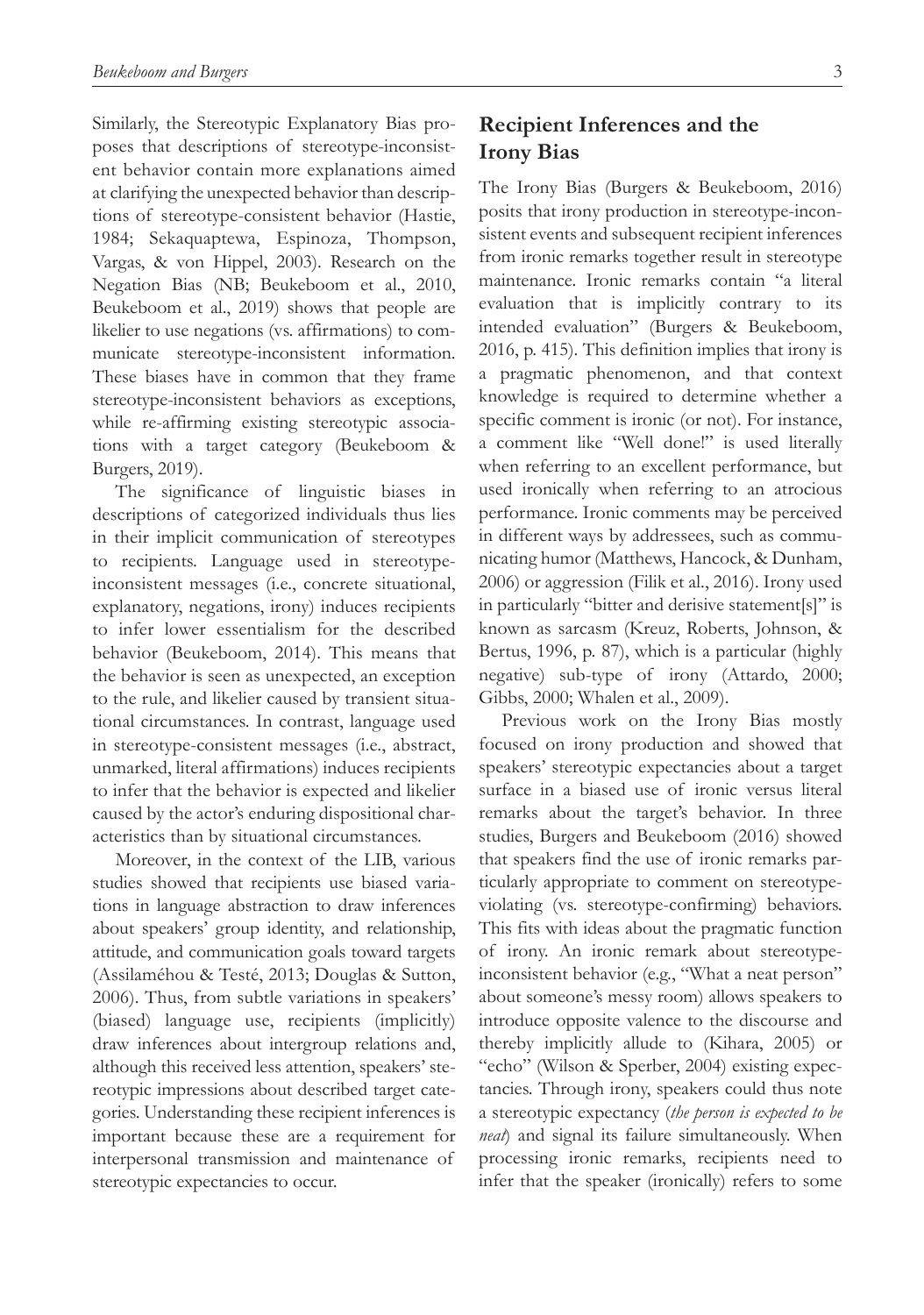relevant information, like implicit stereotypic expectancies (Wilson & Sperber, 2004).

If the Irony Bias indeed functions to implicitly communicate expectancies to message recipients, then recipients should be able to infer speakers' stereotypic impressions from their ironic remarks. Inferences about speakers' stereotypic impressions can include impression valence (i.e., the speaker's general positive or negative attitude) and content (e.g., does the speaker think of the target as warm, or competent). Second, recipients can draw inferences about a speaker's perceptions of essentialism of described behaviors, and finally about perceived strength of category impressions.

A few studies provide initial support for the hypothesis that recipients draw inferences from variations in irony use. One study focused on irony reception in an intergroup setting with rival sports teams (Burgers et al., 2015, Study 2). This study showed that recipients draw inferences about an unknown commenter's position toward a category of individuals based on their usage of ironic remarks. Neutral participants were presented with ironic and literal comments about players of one of two well-known rival soccer teams. Comments referred to both competent and incompetent actions of various players. In the literal condition, the speaker commented literally on all behaviors. In the ironic-about-competent condition, the speaker commented ironically on competent behavior (e.g., "Wow, what a poor player"), and literally on incompetent behavior. In the ironic-about-incompetent condition, this was reversed (e.g., "Wow, what a great player" on an incompetent player action).

Participants inferred that speakers using irony to comment on players' competent (vs. incompetent) behavior were likelier to support this player's rival club, and had relatively negative communicative goals (i.e., creating a negative impression of the target's team). In contrast, speakers using irony to comment on players' incompetent (vs. competent) behavior were judged to be likelier a fan of the player's club, and wanted to create a positive impression. Thus, in this intergroup context, recipients relied on a speaker's irony usage to

detect the speaker's group membership and position toward discussed targets. As this study focused on inferences relevant to this rival context, it did not measure perceptions of a speaker's stereotype impression valence and content.

Nevertheless, based on these results and other research on the Irony Bias (Burgers & Beukeboom, 2016), we expect that, even when a speaker talks about a new and unknown social category, recipients can pick up on a speaker's stereotypic expectancies on the basis of his/her pattern of ironic remarks. For instance, when speakers highlight incompetence through irony (e.g., "Gee, what bad work" about an excellent performance), recipients should infer that the speaker holds a negative impression and expected the target to behave incompetently. Thus, we hypothesize that:

*H1*: Recipients infer that (a) a speaker who makes ironic (vs. literal) remarks about positive behaviors of category members has a more negative impression of the social category, while (b) a speaker who makes ironic (vs. literal) remarks about negative behaviors of category members has a more positive impression of the social category.

Second, recipients could draw inferences about a speaker's perceived essentialism. Essentialism (Medin & Ortony, 1989) is a fundamental variable in social-category perception. It refers to the extent in which associated behaviors and characteristics are perceived to be immutable to category members, and stable across time and situations, rather than due to transient situational circumstances (Beukeboom & Burgers, 2019). In line with the Irony Bias, we expect that ironic remarks communicate low levels of essentialism of the behavior, and that recipients draw inferences about the speaker's perceived essentialism.

Burgers and Beukeboom (2016, Study 4) provide preliminary support for this hypothesis. They tested recipient inferences about individual targets using brief written scenarios in which a friend made an ironic or literal evaluative comment about an individual's positive or negative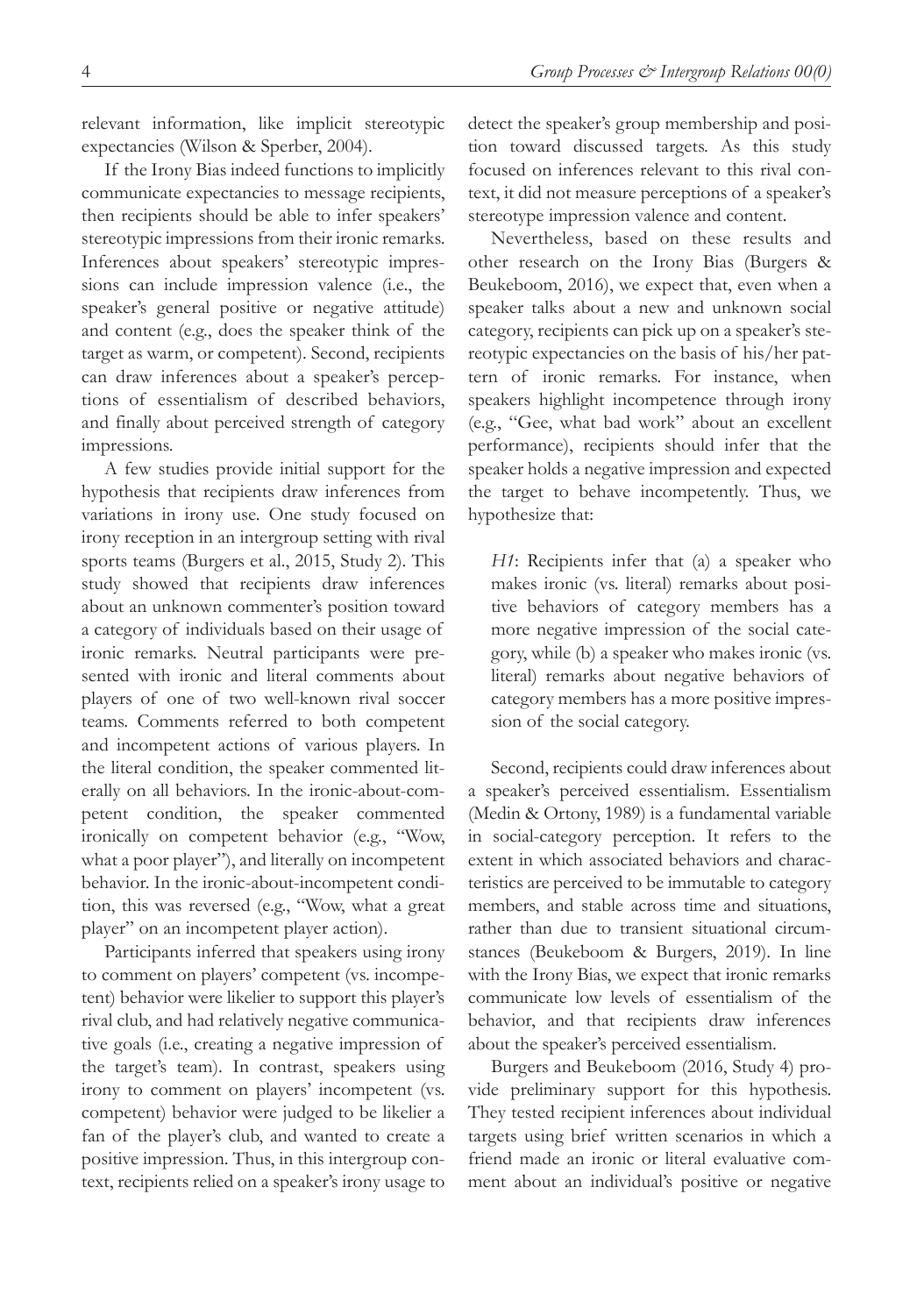behavior. This showed that from ironic (vs. literal) comments about positive behavior, recipients infer that the behavior is atypical for the individual target, and not informative about the target's stable dispositional characteristics (i.e., lower essentialism). Even though this study focused on inferences with respect to an individual target, we expect a similar pattern for recipient inferences about a speaker's stereotypes about a generic group. This translates to:

*H2*: After being exposed to (a) a speaker's ironic (vs. literal) remarks about positive behaviors of category members, recipients infer that the speaker expects lower essentialism of positive behaviors, while after being exposed to (b) a speaker's ironic (vs. literal) remarks about negative behaviors, recipients infer that the speaker expects lower essentialism of negative behaviors. Only in Study 2 did we measure perceived essentialism in speakers about positive and negative behaviors. In Study 1, we measured participants' own perceived essentialism (see H3).

Next to the valence and content of the stereotypic category impression and perceived essentialism of behaviors, we explored potential effects on perceived strength of category impressions. We expected that recipients from a biased communication pattern (in this case using ironic remarks) infer that the speaker has a strong category impression, which is reflected in the inference that speakers have a high perceived entitativity (uniformity) and deductive potential<sup>1</sup> (informativeness) of category membership.

While (implicitly) perceiving a stereotypic impression in speakers' comments is a prerequisite for stereotype maintenance, it does not necessarily imply that the recipient will immediately endorse it. Recipients could self-adopt (i.e., internalize) the communicated impression of the target group in their own category representation, but could also be indifferent to, or reject the speaker's biased beliefs. Results of Burgers et al. (2015, Study 2) suggest that a biased use of irony can also induce recipients to self-adopt the view

of the speaker. That is, the communication pattern of ironic and literal comments by an implicitly biased stranger not only influenced recipients' view of this unknown commenter, but also translated to recipients' own reported attitude toward the soccer clubs.

To study whether and when perceived bias in the ironic remarks of others can induce stereotype formation in recipients, we explicitly distinguished recipient inferences about others' impression (H1 and H2) from recipients own impression and own perceived essentialism. We expect that: *H3*: After being exposed to (a) ironic (vs. literal) remarks about positive behaviors of category members, recipients themselves report to have a more negative impression of the category and lower essentialism of positive behaviors, while after being exposed to (b) ironic (vs. literal) remarks about negative behaviors, recipients report to have a more positive impression and lower essentialism of negative behaviors.

## **The Present Research**

We conducted two experiments, both employing a 3 (Communication pattern: all literal vs. ironic about positive behavior vs. ironic about negative behavior) between-participants design. For our experiments, we chose a realistic labor context, but with hypothetical groups to prevent existing group perceptions from interfering. Participants imagined being a new employee in a company and—based on anecdotes told by their new colleagues—tried to form an impression about a distinct group of employees they did not belong to, labeled as "Ruysdaelers" (Experiment 1) or "Brinkers" (Experiment 2).2 Before reporting their impressions, participants were presented with eight anecdotes about Ruysdaelers or Brinkers containing concrete behaviors, of which four were positive and four were negative in varying alternate order. In all conditions, participants were thus exposed to similar information with the same amount of positive and negative behaviors of target-group members. We related presented behaviors to warmth (experiment 1) and competence (experiment 2), which are considered to be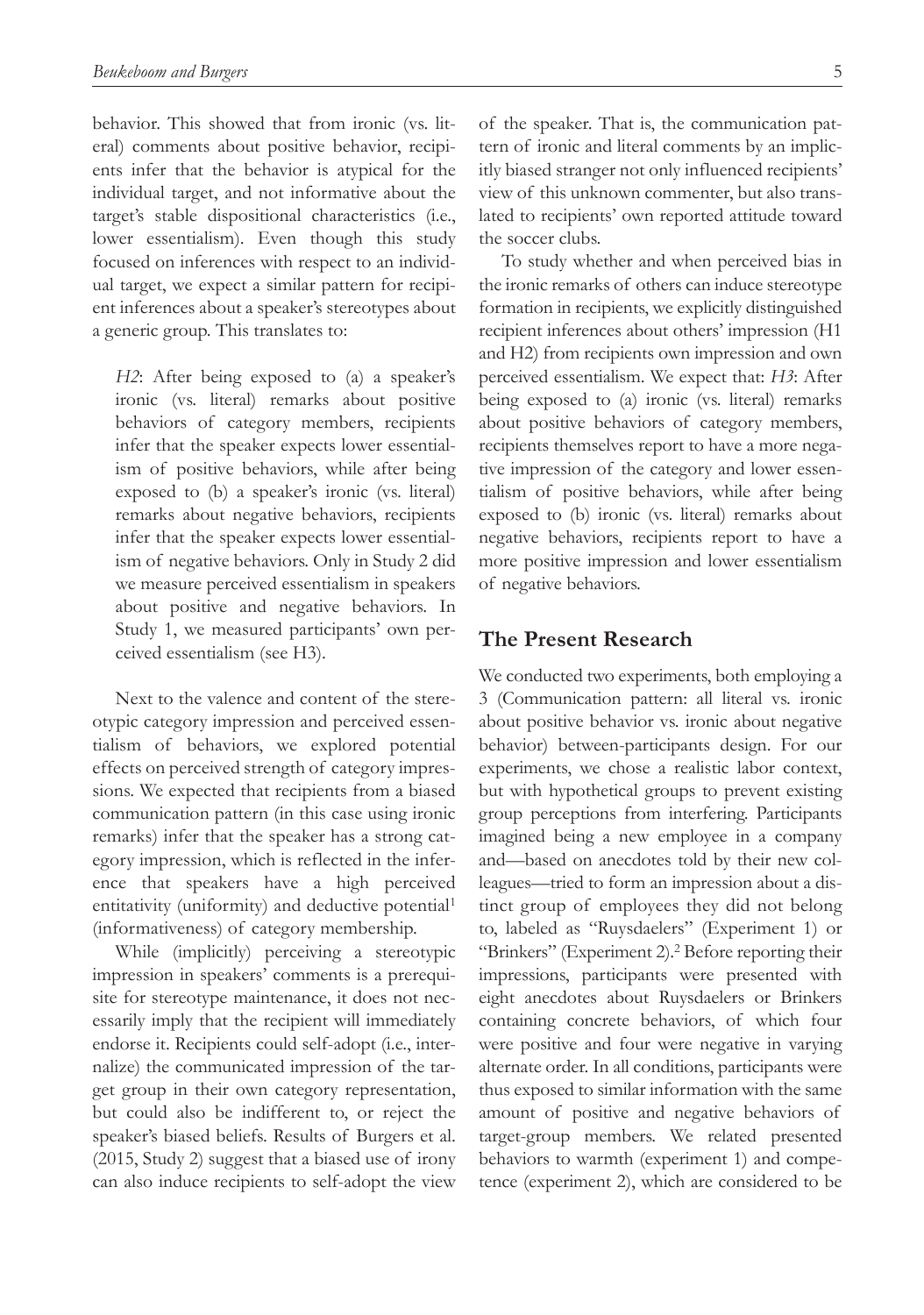universal dimensions of stereotype content (Cuddy, Fiske, & Glick, 2008).

The main manipulation is operationalized in the remarks that are made by colleagues about the discussed positive and negative behaviors of target group members. Depending on communication-pattern condition, the eight discussed behaviors of the target group were followed by either a literal or an ironic remark: In the "all literal" condition, all eight remarks were literal (i.e., had equal valence as the behavior to which they referred); in the "ironic about positive behavior" condition, remarks made about the four positive behaviors were ironic (i.e., had opposite valence), while remarks about the four negative behaviors were literal (i.e., had equal valence). In the "ironic about negative behavior" condition, this was reversed. Thus, in line with the common definition of irony, whether a remark is literal or ironic depends on context (Attardo, 2000; Wallace, 2015). When the comment "Gee, he is really smart" refers to a clever behavior, it is literal and reflects the propositional meaning. When it refers to a dim behavior, it is ironic.

To control for potential effects of material order and content, we created eight materials sets for each of the two experiments. Each set consisted of (1) a description of a behavioral event which ended with (1) a concrete behavior description (one positive and one negative) in which valence was varied by means of verbs (e.g., "ignore" vs. "help"), adverbs (e.g., projects progressed "pretty badly" vs. "really well"), or sentence object (e.g., "organized nothing" vs. "organized a party") and (2) a positive and negative evaluative remark about the behavior (varying only in use of one of two antonym traits; e.g., "boring" vs. "sociable"), made by another colleague. These were counterbalanced across participants. Participants were shown one behavior + remark combination from each set (sets 1 through 8) in consecutive order. Participants assigned to Behavior sequence 1 received positive behaviors from the uneven sets (i.e., 1, 3, 5, 7) and negative behaviors from the even sets (i.e., 2, 4, 6, 8). For participants in behavior sequence 2, this was reversed.

To illustrate, when the positive behavior of set 1 (i.e., "helping") was presented to a participant (i.e., in sequence 1), it was followed by an ironic remark in the "ironic about positive behavior" condition (i.e., "Gee, that is a mean Ruysdaeler"; opposite valence to behavior), while it was followed by a literal remark (i.e., "Gee, that is a nice Ruysdaeler"; same valence as behavior) in the "ironic about negative behavior" and the "all literal" conditions. When the negative behavior (i.e., "ignoring") of this set was presented (i.e., in sequence 2), this was reversed (see online Appendices A, B, C, and D for a design overview and materials;<https://osf.io/9g72z>). This design allows presenting participants with ironic vs. literal remarks while keeping the content of the presented behaviors, as well as the content of the remarks, the same across conditions.

Finally, to be able to test whether effects generalized across modalities, we replicated the study using different modes of presentation. Experiment 1 was a self-paced reading experiment, in which participants read the anecdotes about the target group. In Experiment 2, participants listened to a recording of a lunch conversation with three colleagues talking about target-group members.

After participants received all eight anecdotes, we measured the dependent variables: perceived impression of the target group in their colleagues, perceived essentialism about positive and negative behaviors (only in Experiment 2 as perceived in the speakers), and participants' own impression of the target group on warmth and competence (Cuddy et al., 2008).

## **Experiment 1**

## *Method*

*Participants.* To determine required power, we looked for a comparable study; Burgers et al. (2015, Study 2) asked participants in an intergroup setting to infer speaker goals after exposure to different communication patterns with irony. They reported statistically large effects on speaker inferences.3 A power analysis in G\*Power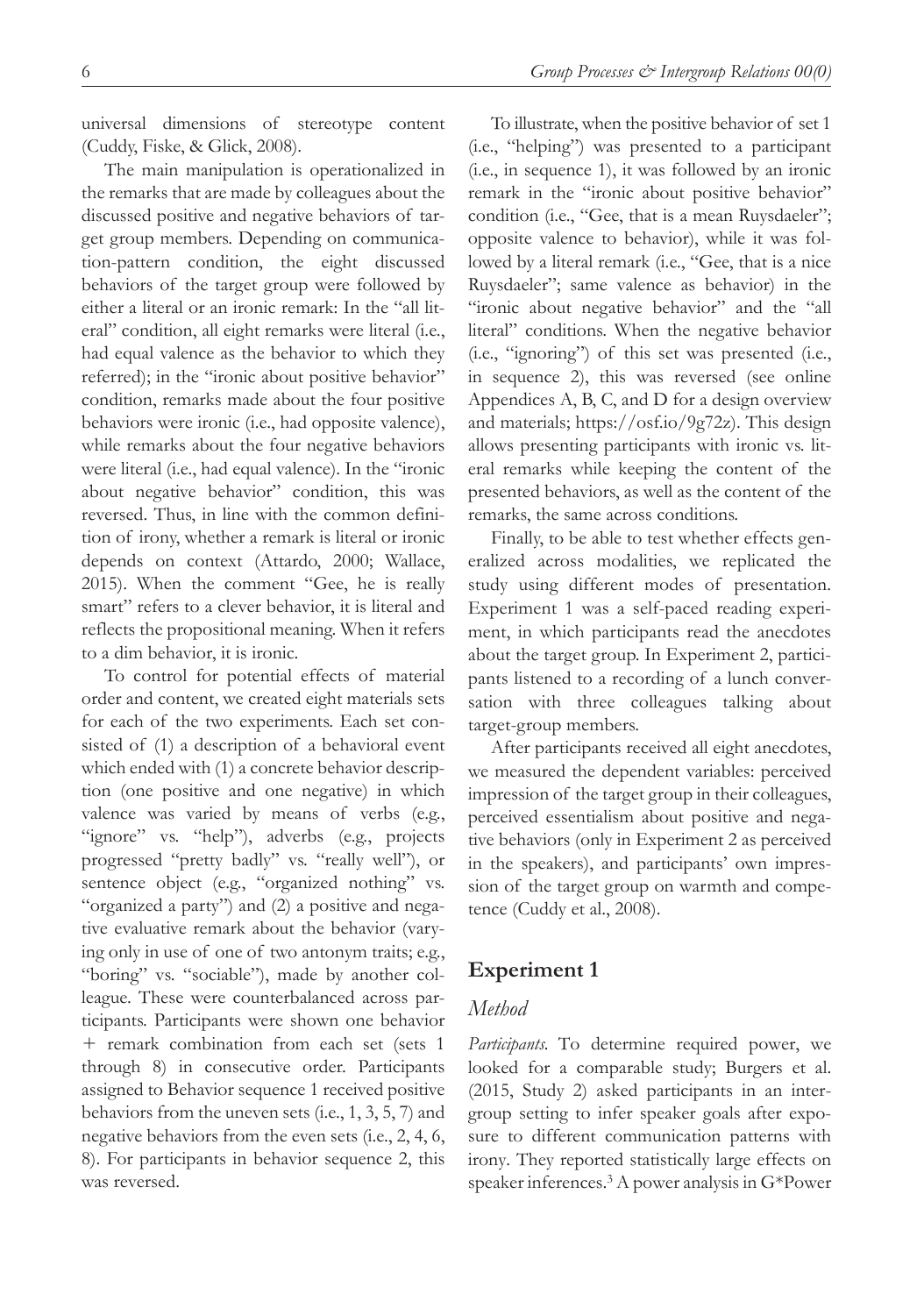3.1.9.4 (Faul, Erdfelder, Buchner, & Lang, 2009) with power set at 0.90 and alpha at 0.05 revealed that we needed at least 84 participants to be able to find a similarly large effect. We aimed to recruit about 150 voluntary participants using snowball sampling via different (social) media (e.g., email, *Facebook, LinkedIn*). This resulted in a convenience sample of 177 native Dutch participants who completed the online experimental questionnaire; 55 male (31%), 122 female (69%),  $M_{\text{age}}$ 35.9 years  $(SD = 13.8)$ . Data analyses were conducted only after completion of data collection.

*Materials.* We created eight material sets, each consisting of a brief scenario about how one colleague talked about a particular Ruysdaeler in a behavioral event which ended with (1) a concrete behavior description (either positive or negative valence) on the warmth dimension, and (2) a positive or negative evaluative remark about the behavior (using one of two antonym traits) made by another colleague. For instance, set 1 described how a colleague talked about the Ruysdaelers having a busy time in their department. A deadline was approaching, so all Ruysdaelers had to work hard. One Ruysdaeler was not very fast. When another Ruysdaeler noted this, he either helped (positive behavior) or ignored him (negative behavior), depending on behavior-sequence condition. Depending on Communication pattern condition, another colleague reacts to this story by saying either: "Gee, that is a nice Ruysdaeler" (positive remark) or "Gee, that is a mean Ruysdaeler" (negative remark). The same positive remarks were literal when referring to positive behavior (i.e., same valence as behavior) and ironic when referring to negative behavior (opposite valence to behavior).

*Procedure.* Participants read that the study dealt with communication within companies. Participants had to imagine being a new employee in a company housed in several buildings. They were told that another team worked in the Ruysdael Building, and that its team members were known as Ruysdaelers. Participants were told that they would read transcripts of lunch conversations in which colleagues from their own team discussed and commented upon Ruysdaelers.

Participants were then instructed to take their time to carefully read all materials, and to try their best to form an impression about the characteristics of Ruysdaelers. They were subsequently presented with eight behavior descriptions on the warmth dimension, followed by either a literal or an ironic remark, depending on communication pattern condition, as described above. Next, dependent variables were measured.

## *Dependent variables*

*Participants' own impression.* First, participants rated their own impression of Ruysdaelers, operationalized into three variables. Four items were combined (Cronbach's  $\alpha$  = .87) to measure *own impression of warmth*, using three Likert scales ranging from  $1 = \text{cold}$ , unfriendly, unhelpful, to  $7 =$  warm, friendly, helpful; and the item "To" what extent do you think the Ruysdaelers are cold or warm people?"  $(1 = \text{cold people}, 7 = \text{warm})$ people). Four similar items measured *own impres* $sion$  of competence,  $1 =$  unintelligent, unprofessional, incapable, to  $7 =$  intelligent, professional, capable; and  $1 =$  incompetent people,  $7 =$  competent people (Cronbach's  $\alpha = .87$ ). One item measured general *own attitude about Ruysdaelers*: To what extent is your impression of the Ruysdaelers negative or positive?  $(1 =$  negative,  $7 =$  positive). Two items related to the perceived category strength. These did not combine into a reliable scale ( $\alpha$  < .47) and were analyzed as separate variables: *Own category uniformity* was measured with the item "To what extent do you think Ruysdaelers are all alike?"  $(1 = \text{are not at all alike},$ 7 = are very much alike) and *Own category informativeness* with the item "Based on this information, can you say little or a lot about these people?"  $(1 = \text{very little}, 7 = \text{a lot}).$ <sup>4</sup>

*Perceived impression in speakers.* Next, participants were asked for their thoughts about the impression held by their colleagues discussing Ruysdaelers. This was operationalized into the variables: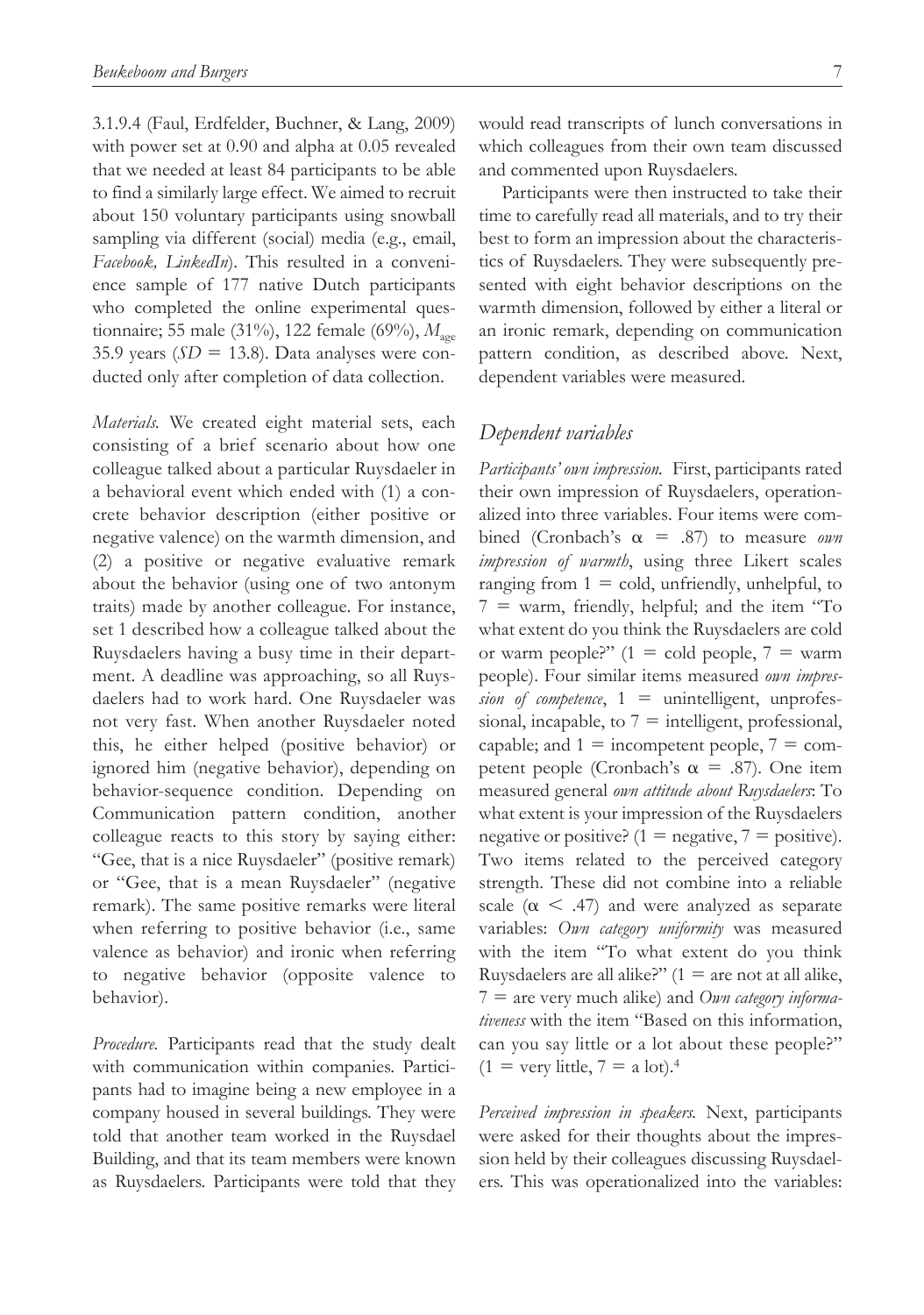*Speakers' attitude about Ruysdaelers* with the item "To what extent is the impression of your colleagues about Ruysdaelers negative or positive?" (1 = negative to 7 = positive); *Speakers' impression of competence* using the item "To what extent do your colleagues think that Ruysdaelers are competent people?"  $(1 = incompact)$  people, 7 = competent people); *Speakers' impression of warmth* using the item "To what extent do your colleagues think that Ruysdaelers are cold or warm people?"  $(1 = \text{cold people}, 7 = \text{warm people})$ ple). Finally, category strength as conveyed by colleagues was measured using *Speakers' uniformity*: "To what extent do your colleagues think that Ruysdaelers are all alike?"  $(1 = \text{are not at all alike},$ 7 = are very much alike), and *Speakers' informativeness*: "Suppose someone only knows about a person that he/she is a Ruysdaeler. Do your colleagues think that, based on this information, they can say little or a lot about this person?"  $(1 = \text{very})$ little,  $7 = a$  lot).

*Participants' own perceived essentialism about positive and negative behaviors.* Next, participants were again shown the same eight specific behaviors they were presented with before, but this time without the colleague's ironic/literal remarks. Each behavior was followed by five items measuring participants' own perceived essentialism of the particular behavior (Burgers & Beukeboom, 2016; Wigboldus et al., 2000). For instance, for set 1, instructions read: "The Ruysdaelers are working very hard to make a deadline. One Ruysdaeler was not very fast. *When another Ruysdaeler noted this, he helped him*. Please answer the following questions about the behavior of this Ruysdaeler (note: the questions refer to the italicised behavior)."

Essentialism was operationalized in the following five variables, each measured with one item: *Expectedness* (To what extent is the described behavior of this Ruysdaeler expected for a Ruysdaeler?  $1 = not at all, 7 = very much$ ; *Repetition likelihood* (How large do you estimate the chance that this Ruysdaeler will repeat the demonstrated behavior in the future? Please note a number between 0 and 100%); *Attribution* (To what extent is the described behavior of this Ruysdaeler due to the situation or the person?  $1 =$  completely due to the situation,  $7 =$  completely due to the person); *Typicality* (To what extent is the described behavior of this Ruysdaeler typical for Ruysdaelers?  $1 =$  not at all typical,  $7 =$  very typical); *Generalizeability* (How likely is it that this Ruysdaeler will repeat the same behavior in other situations.  $1 = \text{very unlikely}, 7 = \text{very likely}.$ These did not combine into a reliable scale (Cronbach's α for participants' own perceived essentialism of positive behavior  $=$  .41, and of negative behaviors  $= .68$ ) and were therefore analyzed as separate variables. No further variables were measured.

# **Results**

We first conducted the analyses reported below including the Behavior sequences factor that controlled for the presentation order of materials. As we observed no significant main or interaction effects of presentation order (most  $Fs \leq 1$ ), we further excluded this factor in the analyses.

## *Perceived impression in speakers*

H1 stated that recipients of ironic remarks about positive behaviors of category members would infer that the speaker has a more negative category impression, while recipients of ironic remarks about negative behaviors would infer that the speaker has a more positive impression. A MANOVA with Communication pattern (all literal, ironic about positive behavior, ironic about negative behavior) as our independent variable, and Speakers' attitude about Ruysdaelers, Speakers' impression of competence, Speakers' impression of warmth, Speakers' uniformity, and Speakers' informativeness as dependent variables showed a significant multivariate effect, Wilks'  $\Lambda = 0.68$ ,  $F(10,340) = 7.36$ ,  $p < .001$ ,  $\eta_p^2 = 0.18$ . This suggests that recipients draw inferences about a speakers' category impressions from their pattern of irony use in remarks about the target category of Ruysdaelers.

Follow-up univariate ANOVAs revealed, in line with H1a (but not H1b), a main effect of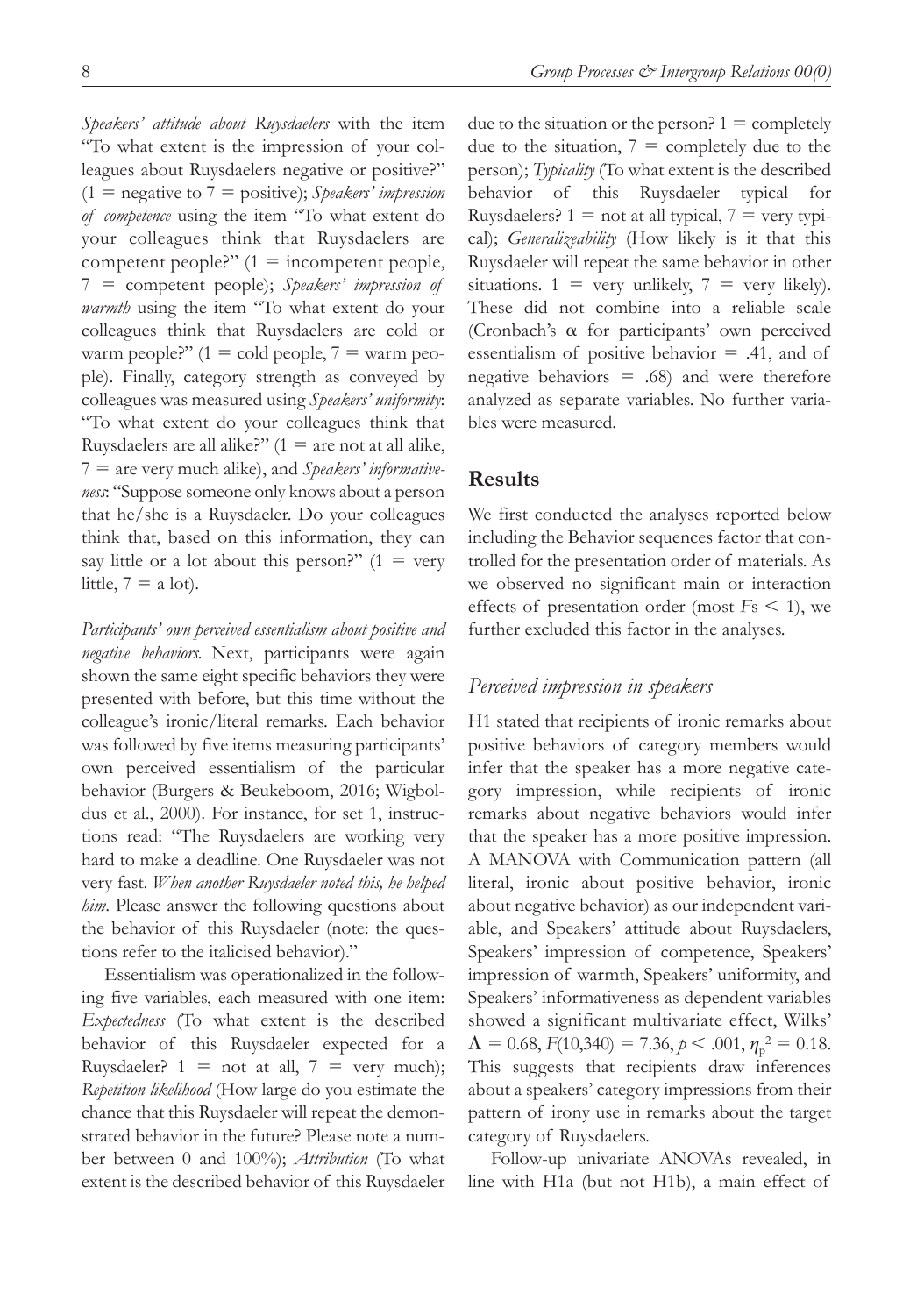| Dependent variable                   | Communication pattern condition |                                                 |                                                 |
|--------------------------------------|---------------------------------|-------------------------------------------------|-------------------------------------------------|
|                                      | All literal<br>$(n = 56)$       | Ironic about<br>positive behavior<br>$(n = 54)$ | Ironic about<br>negative behavior<br>$(n = 67)$ |
| Perceived impression in speakers     |                                 |                                                 |                                                 |
| Speakers' attitude about Ruysdaelers | 3.59, (1.16)                    | $1.81b$ (1.03)                                  | 3.57, (1.65)                                    |
| Speakers' impression of warmth       | 3.75, (1.05)                    | $2.02b$ (1.21)                                  | 3.54(1.61)                                      |
| Speakers' impression of competence   | $3.98a$ (1.14)                  | $2.35h$ (1.32)                                  | $3.84_{\circ}$ (1.51)                           |
| Speakers' uniformity                 | 4.04, (1.79)                    | $5.20b$ (1.74)                                  | $4.60_{\text{ab}}$ (1.80)                       |
| Speakers' informativeness            | 4.25(1.68)                      | $5.20_k(1.50)$                                  | 4.51, (1.53)                                    |
| Participants' own impression         |                                 |                                                 |                                                 |
| Own attitude about Ruysdaelers       | 4.09, (1.01)                    | $4.63b$ (1.12)                                  | 3.81, (1.20)                                    |
| Own impression of warmth             | 4.15, (0.62)                    | $4.60b$ (1.06)                                  | 3.94, (1.02)                                    |
| Own impression of competence         | $4.37_{\circ}$ (0.67)           | $4.65a$ (0.81)                                  | $4.42_{\text{a}} (0.89)$                        |

**Table 1.** Means (and standard deviations) of dependent variables (separated for perceived impression in speakers vs. participants' own) in the three communication pattern conditions (Experiment 1).

*Note.*  $N = 177$ . Means in rows with a different subscript (a, b) differ significantly according to Tukey posthoc tests ( $p < .05$ ).

Communication pattern condition on *speakers' attitude about Ruysdaelers, F*(2,174) = 32.70,  $p < .001$ ,  $\eta_p^2 = 0.27$ . This showed that participants in the "ironic about positive behavior" condition perceived their colleagues to convey a more negative attitude about Ruysdaelers, compared to participants in both the "all literal" and "ironic about negative behavior" condition (see Table 1). The same pattern was observed with respect to the more specific impression measures *speakers' impression of warmth,*  $F(2,174) = 28.05, p < .001$ ,  $\eta_p^2 = 0.24$ , and *speakers' impression of competence*,  $F(2,174) = 25.14, p \le .001, \eta_p^2 = 0.22$ . Since colleagues' remarks only referred to warmth, this latter effect on colleagues' impression of competence was unexpected. It appears that the communication patterns resulted in a general halo effect in evaluating the target on both warmth and competence. Results demonstrate that participants (implicitly) recognized the biased pattern in speaker comments, particularly in the "ironic about positive behavior" condition. The "ironic about negative behavior" condition did not differ from the "all literal" control condition.

Interestingly, our measures for perceived strength of category impression (i.e., uniformity and informativeness) show that when colleagues used a biased pattern of ironic remarks (again, particularly the "ironic about positive behavior" condition, see Table 1), participants inferred that speakers think that Ruysdaelers are all alike (i.e., higher uniformity),  $F(2,174) = 5.93$ ,  $p = .003$ ,  $\eta_p^2 = 0.06$ , and that being a category member is more informative,  $F(2,174) = 5.46$ ,  $p = .005$ ,  $\eta_p^2$  = 0.06, compared to the "all literal" condition.

# **Participant's Own Impression and Perceived Essentialism of Positive and Negative Behaviors**

H3 stated that recipients themselves would form a biased impression after being exposed to speakers' biased ironic (vs. literal) remarks about category members. However, the variables measuring participants' *own* impression show an unexpected reversed effect as predicted in H3. A MANOVA with Communication pattern as independent variable, and participants' own attitude about Ruysdaelers, own impression of competence, own impression of warmth, own uniformity, and own informativeness as dependent variables showed a significant multivariate effect, Wilks'  $\Lambda = 0.88, F(10,340) = 2.31, p = .01, \eta_p^2 = 0.06.$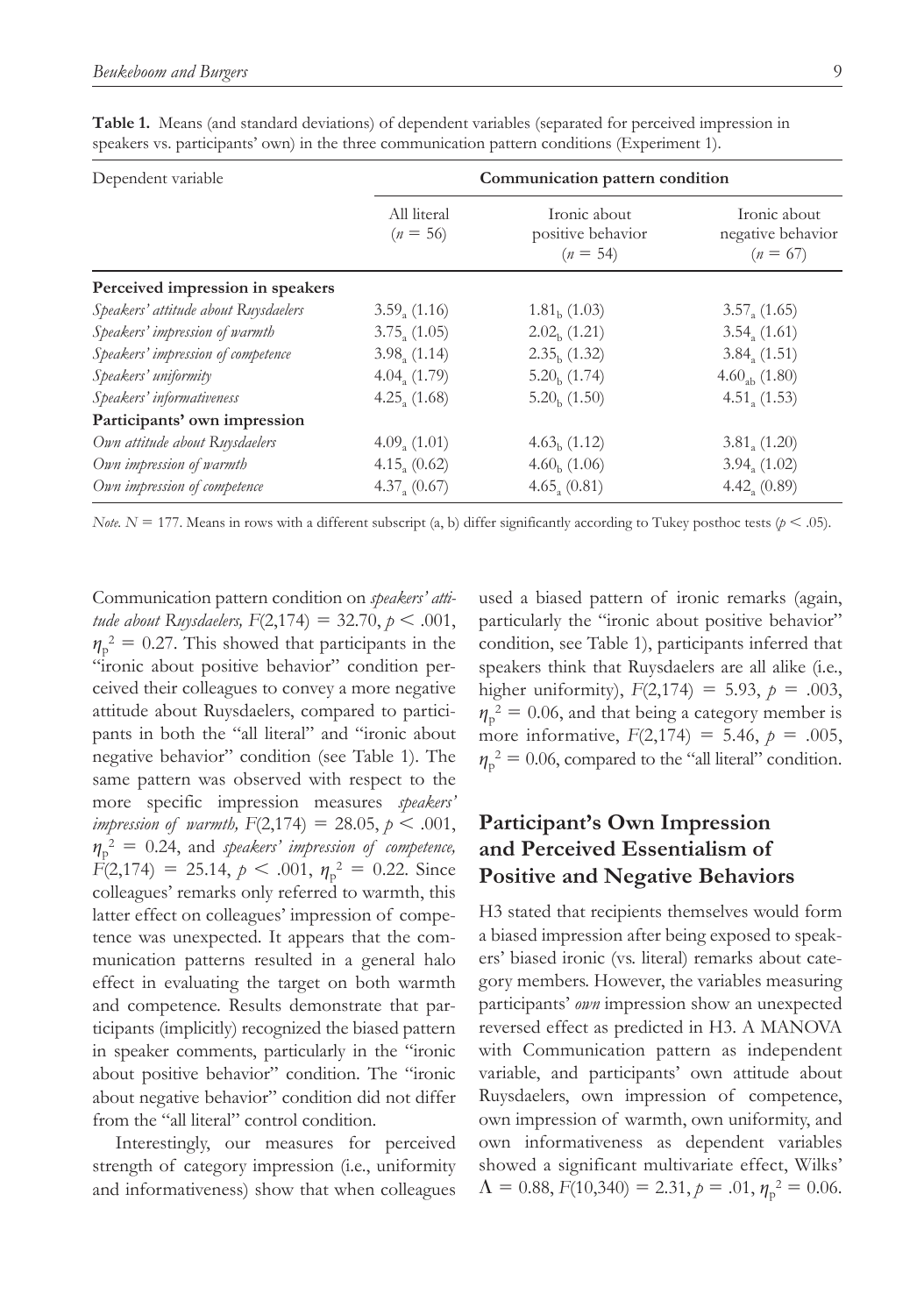Contrary to what participants perceive in their colleagues, participants themselves reported a more *positive* impression after they heard ironic remarks about positive behaviors, compared to both the "all literal" and "ironic about negative behavior" conditions. This pattern was observed for both participants' *own attitude about Ruysdaelers,*   $F(2,174) = 8.22, p \le .001, \eta_p^2 = 0.09$ , and their *own impression of warmth*  $F(2,174) = 7.78, p = .001,$  $\eta_p^2 = 0.08$ . No effects were observed for participants' *own impression of competence*  $F(2,174) = 1.90$ ,  $p = .15$ . This appears to be reactance to ironic remarks that are perceived to convey a prejudiced impression. We observed no effects on *Own uniformity*  $(F(2, 174) = 1.60, p = .21)$  and *Own informativeness* ( $F(2,174) = 2.16, p = .12$ ).

In Experiment 1, we measured participants' own perceived essentialism of positive and negative behaviors. H3 stated that after being exposed to ironic remarks about positive behaviors recipients themselves would have a lower perceived essentialism of positive behaviors, while after ironic remarks about negative behaviors they would have a lower perceived essentialism of negative behaviors. Because the five essentialism items did not form a reliable scale, we conducted a 3 (Communication Pattern condition) X 2 (Behavioral valence: positive, negative) MANOVA with the five separate essentialism items as dependent variables, and with repeated measures on behavioral valence. We did not observe multivariate effects of communication pattern condition on participants' own perceived essentialism (communication pattern main effect Wilks'  $\Lambda = 0.94$ ,  $F(10,340) = 1.07$ ,  $p = .38$ ,  $\eta_p^2 = 0.03$ ; interaction Wilks'  $\Lambda = 0.91, F(10,340) = 1.73$ ,  $p = .07$ ,  $\eta_p^2 = .05$ . Univariate repeated measures ANOVAs suggest a comparable reversed effect as above for participants' own impression (i.e., participants disagreeing with the pattern conveyed by speakers), but only on two (about negative behaviors) out of 10 measures (see Appendix E).

## **Discussion**

In line with H1a, we found that speakers making ironic remarks about category members' positive

behaviors were perceived to hold a more negative impression about the category (on both the general attitude and specific impression measures about warmth and competence) compared to the "all literal" control condition. Ironic remarks about positive behavior (e.g., "Well, that is a rude Ruysdaeler!," to comment on friendly behavior) introduce a negative evaluation and thereby imply a negative expectancy. Contrary to H1b, speakers making ironic remarks about negative behaviors were not perceived to convey a more positive impression compared to the "all literal" control condition. Note that introducing a positive evaluation ("Well, that is a nice Ruysdaeler!," to comment on unfriendly behavior) is more commonly used for politeness reasons and to convey a general positivity norm (Brown & Levinson, 1987; Dews & Winner, 1995). Such remarks are therefore less informative about target expectancies.

In addition to impression valence, we explored potential effects on category perceptions. Participants inferred that speakers making biased ironic remarks (again in the "ironic about positive behavior" condition) thought that Ruysdaelers are all alike (i.e., higher uniformity) and that being a category member is more informative.

These effects were not observed in participants' own impression of the category and perceived essentialism of positive and negative behaviors. Apparently, receiving a number of biased ironic remarks about an unknown category of individuals was not enough for participants to take over and internalize the biased impression they inferred from the speakers' remarks. In fact, we even observed some reversed effects, which may suggest participants rejected the prejudiced impression they perceived in the ironic remarks of their colleagues.

## **Experiment 2**

In Experiment 2, we aimed to replicate the findings of Experiment 1 and test whether they generalize to different materials and modality of presentation. Participants listened to spoken (rather than reading written) text, and were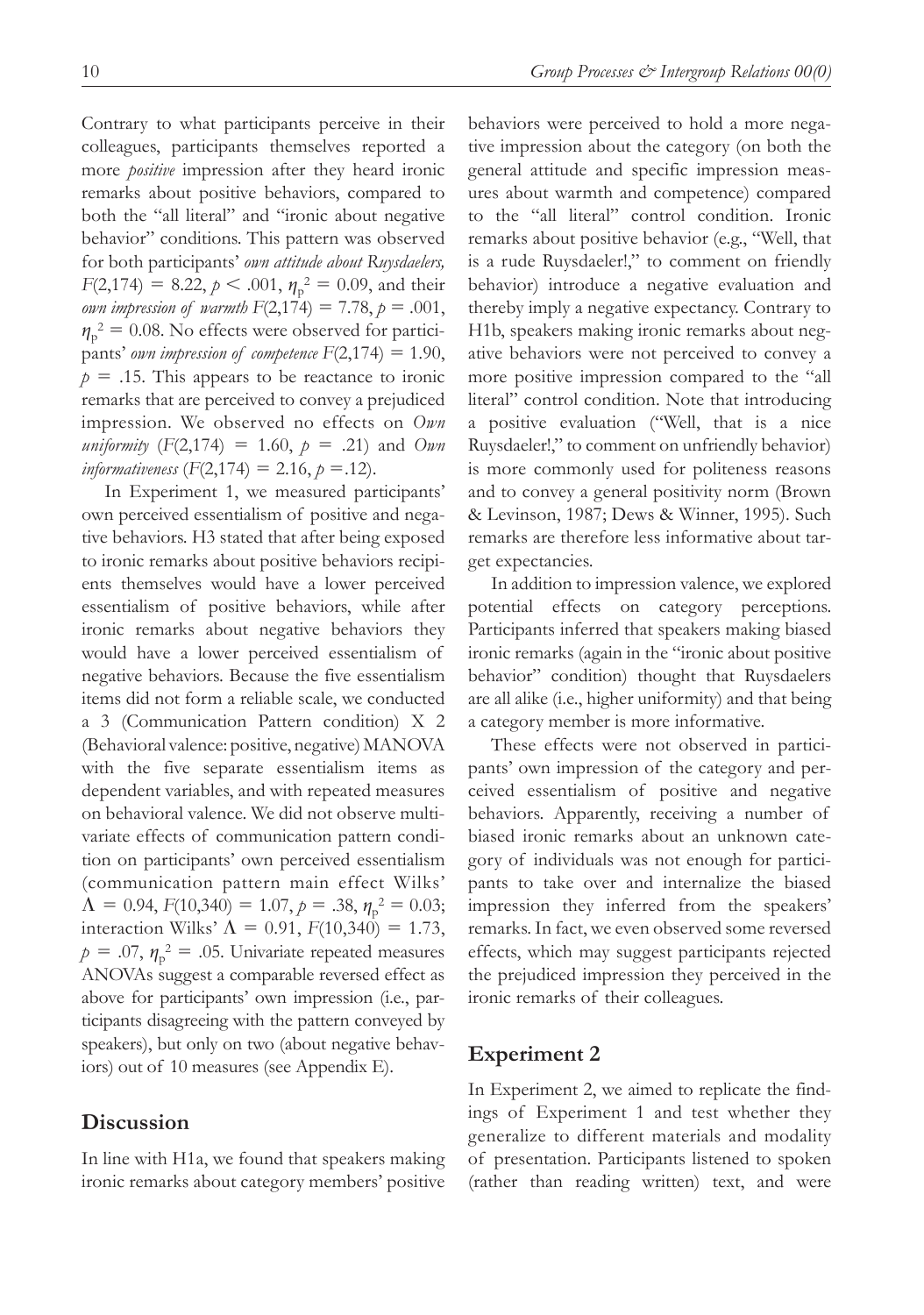presented with anecdotes about a different target group (Brinkers rather than Ruysdaelers) showing competence-related (rather than warmth-related) behaviors. Moreover, in Experiment 2, described behaviors and (ironic/literal) remarks were formulated in a more generic manner. In Experiment 1, both the behaviors and remarks referred to individual target group members (e.g., This Ruysdaeler is . . .). In Experiment 2, both the behaviors and the (ironic/literal) remarks referred to the target group in generic terms (e.g., Brinkers are . . .). Based on research on generics (Cimpian & Markman, 2008; Gelman et al., 2010; Rhodes et al., 2012), we expected that remarks using generic labels would have a stronger effect in conveying generalized category impressions. In order to test participants' inferences about essentialism of behaviors, the essentialism measure was now aimed at what participants perceive in speakers rather than their own perceptions.

## *Method*

*Participants.* For this online experiment, we again aimed to recruit a sample of about 150 native Dutch voluntary participants using snowball sampling via a link posted on various social media. However, a number of the 189 respondents who started the study did not hear the audio fragment due to technical issues. Respondents who did not complete the questionnaire, and/or replied to our control questions that they could not hear the audio fragment well, and/or did not listen uninterrupted were excluded. This resulted in a convenience sample of 98 participants, 35 male  $(35\%)$ , 63 female (64%),  $M_{\text{age}} = 44.7$  years (*SD* = 13.0), which is lower than we aimed for. However, the sample size still meets the minimal sample size needed for our experimental design to find a statistically large effect with a power of 0.90 (see Exp. 1). Data analyses were conducted only after completion of data collection.

*Materials.* Like in Experiment 1, we used eight material sets. These were used to create a script of a lunch conversation between three colleagues discussing eight competence-related behaviors

of Brinkers followed by either literal or ironic remarks. To increase ecological validity, discussions were complemented with some small talk. The script was played out by three actors (two women and one man) in a recording studio. Using Adobe Audition software, sound recordings from these actors were mixed into a fluent three-person conversation. This was done by entering the sentences spoken by each actor, as well as sentence parts that varied between conditions (i.e., the positive and negative behavior descriptions and positive and negative remarks), on separate tracks. The final six recordings used in our experimental conditions (i.e., 3 communication pattern X 2 behavior sequence) were created by merging the relevant tracks (i.e., setting the relevant behavior descriptions and remarks to mute or play). These recordings thus only varied in valence of behavior description and valence of remark while everything else (including timing) was identical. As in Experiment 1, irony was thus only determined by the context of the remark.

To make the recordings sound like a realistic, interactive, and continuous lunch conversation, we included cafeteria background sounds, and interjections (e.g., hmm, right, sure) from the conversation partners. By mixing these sounds on separate tracks, we ensured they were identical in all versions. The duration of the final edited recordings was 3.58 minutes.

*Procedure.* The procedure and instruction were identical to Experiment 1, except in differences mentioned above (i.e., group names, listening to sound recordings, etc.).

*Dependent variables.* Compared to Experiment 1, we more extensively, and first, measured the perceived impression in speakers. Essentialism was also measured as perceived in the speakers. Participant's own category impression was subsequently measured.

*Perceived impression in speakers*. To measure *Speakers' impression of competence*, we asked whether participants thought their colleagues believed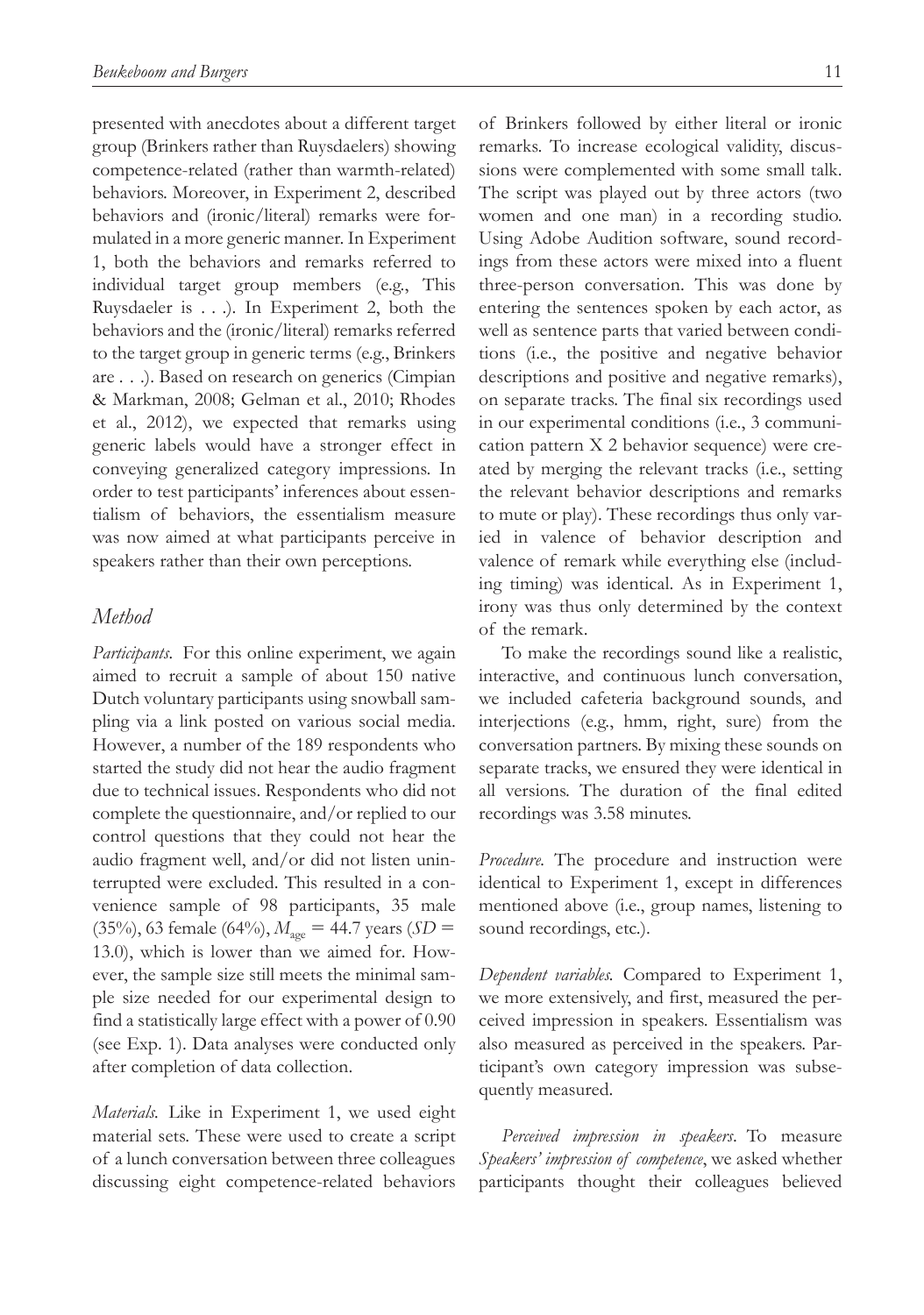Brinkers to have a specific set of traits. Participants rated five competence-related traits cleverness, logical thinking, can be taken seriously, have a valuable opinion, have something valuable to add—on 7-point scales ranging from  $1 = not$ at all agree, to  $7 =$  completely agree. One additional general item stated "The Brinkers are . . .,"  $1 =$  incompetent people,  $7 =$  competent people." These six items were combined into a reliable scale (Cronbach's  $\alpha$  = .96). This question matrix also included two warmth-related traits (friendly, helpful), which we combined to measure *Speakers' impression of warmth* (Cronbach's  $\alpha$  = .92).

Two 7-point items related to speakers' category-perception strength: *Speakers' uniformity* asked participants the degree to which they perceived their colleagues to think that Brinkers are all alike (1 = not at all alike, 7 = very much alike); *Speakers' informativeness* asked: "Suppose your colleagues only know about a person that he or she is a Brinker. Do your colleagues think that, based on this information, they can say (1) very little or (7) very much about the characteristics of this person?"

*Perceived essentialism in speakers about positive and negative behaviors*. Next, participants were consecutively presented with written descriptions of the eight specific behaviors they heard in the recording, without the colleague's (literal/ ironic) remark. After each behavior description, participants answered five items measuring what they thought was their colleagues' perceived essentialism of the particular behavior. These items measured *Expectedness* (To what extent do your colleagues think the described behavior of these Brinkers is expected for a Brinker?  $1 = \text{not at }$ all expected, 7 = very much expected); *Repetition likelihood* (How large do your colleagues estimate the chance that the Brinkers will repeat the described behavior in the future? Please note a number between 0 and 100%); *Attribution* (To what extent do your colleagues think the described behavior of these Brinkers is due to the situation or the people?  $1 =$  completely due to the situation,  $7 =$  completely due to the person); *Typicality* (To what extent do your colleagues think the described behavior is typical for the

Brinkers?  $1 =$  not at all typical,  $7 =$  very typical); *Generalizeability* (How likely is it, according to your colleagues, that the Brinkers will repeat the same behavior in other situations?  $1 = \text{very unlikely}, 7$  $=$  very likely).

Before creating an overall essentialism scale, we checked whether individual essentialism items formed an internally consistent scale across the eight behavior judgments. These were sufficient (Cronbach's  $\alpha$  for items across judgments of the four positive and four negative behaviors were respectively: .86, .85 for Expectedness, .83, .85 for Repetition likelihood, .73, .84 for Attribution, .74 and .88 for Typicality, .69, .87 for Generalizeability). Subsequently, these items were combined to form the speaker's essentialism for positive (Cronbach's  $\alpha$  = .78) and negative (Cronbach's  $\alpha$  = .95) behaviors. Thus, where the essentialism items in Experiment 1 did not form a reliable scale, we can analyze speakers' essentialism of positive and negative behavior, each in one measure. Note that, in this experiment, items referred to colleagues' (rather than participants' own) impression and to the group as a whole (i.e., "the Brinkers"), whereas in Experiment 1, the items (as well as the behavior descriptions) referred to individual category members (i.e., "this Ruysdaeler").

*Participants' own impression*. Next, participants rated their own impression of Brinkers, based on what they had heard about them in the fragment. *Own impression of competence* (Cronbach's  $\alpha$  = .94) and *Own impression of warmth* (Cronbach's  $\alpha$  = .90) were measured using respectively the same six items as speakers' impression competence, and the same two items for warmth, yet formulated such that they referred to participants' own, rather than their colleagues' impression. No further variables were measured.

## **Results**

As in Experiment 1, we observed no significant effects of the Behavior sequences factor in the main analyses reported below (most *F*s < 1) and further exclude this factor in the analyses.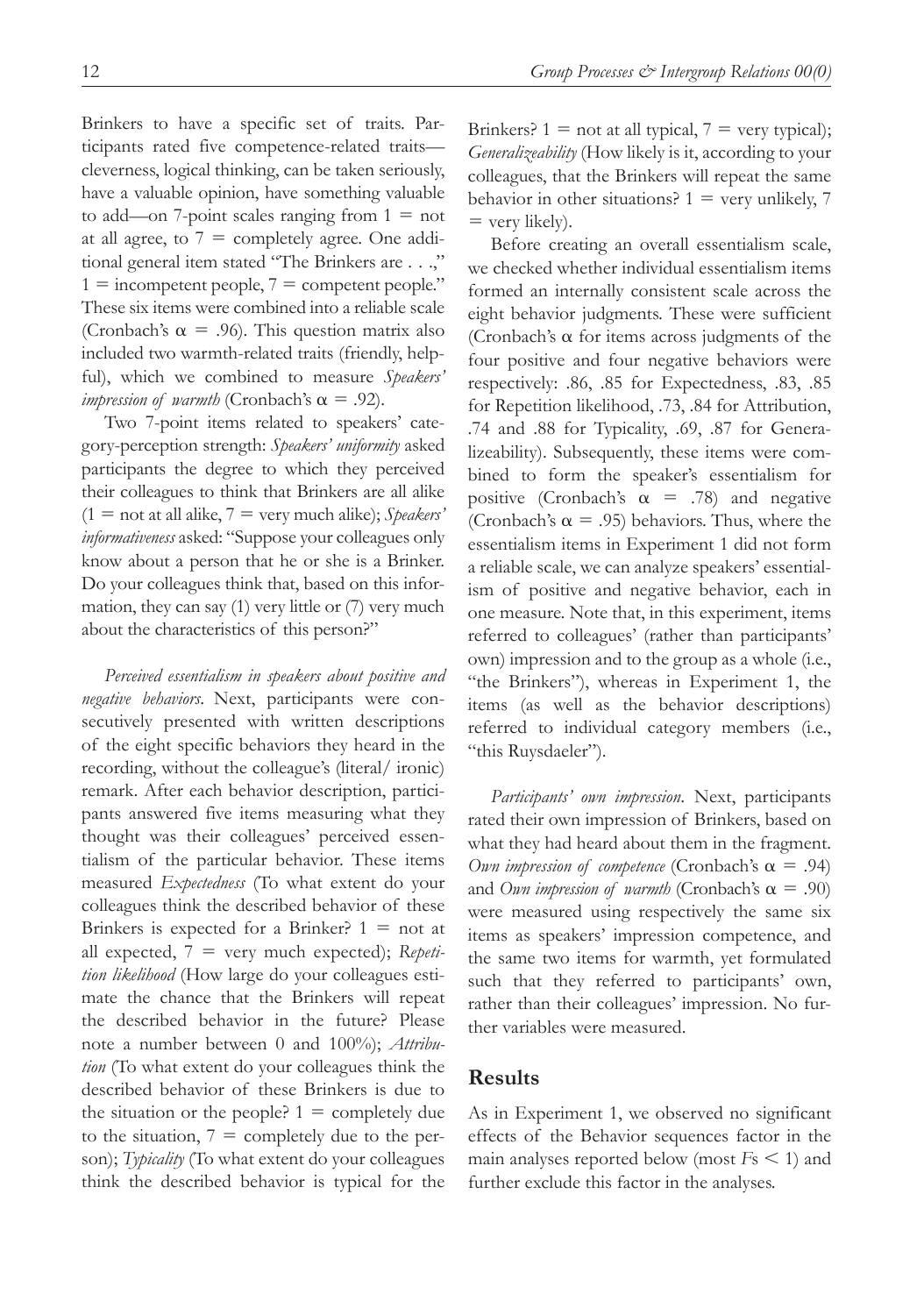| Dependent variable                           | Communication pattern condition |                                                 |                                                 |
|----------------------------------------------|---------------------------------|-------------------------------------------------|-------------------------------------------------|
|                                              | All literal<br>$(n = 39)$       | Ironic about<br>positive behavior<br>$(n = 28)$ | Ironic about<br>negative behavior<br>$(n = 31)$ |
| Perceived impression in speakers             |                                 |                                                 |                                                 |
| Speakers' impression of competence           | 4.29, (1.38)                    | $2.78h$ (1.62)                                  | 4.55, (1.60)                                    |
| Speakers' impression of warmth               | 4.83, (1.27)                    | $3.54b$ (1.76)                                  | 4.48, (1.55)                                    |
| Speakers' uniformity                         | 5.18, (1.41)                    | $5.61a$ (1.71)                                  | $5.32a$ $(1.40)$                                |
| Speakers' informativeness                    | 4.72, (1.40)                    | 5.29, (1.78)                                    | 4.58, (1.61)                                    |
| Speakers' essentialism of positive behaviors | $4.70_{\circ}$ $(1.11)$         | 4.29, (1.29)                                    | $4.94a$ $(1.09)$                                |
| Speakers' essentialism of negative behaviors | 4.90 <sub>ab</sub> $(1.09)$     | 5.50, (1.35)                                    | $4.36b$ (1.08)                                  |
| Participants' own impression                 |                                 |                                                 |                                                 |
| Own impression of competence                 | 4.62, (1.28)                    | 4.70, (1.59)                                    | 4.63, (1.31)                                    |
| Own impression of warmth                     | $5.04_{\circ}$ (1.33)           | $4.95_{\circ}$ (1.69)                           | $4.94_{\circ}$ $(1.81)$                         |
| Own uniformity                               | 4.23, (1.42)                    | 3.96, (1.23)                                    | 4.61, (1.61)                                    |
| Own informativeness                          | 3.26, (1.57)                    | 3.39, (1.73)                                    | 3.74, (1.59)                                    |

**Table 2.** Means (and standard deviations) of dependent variables (separated for perceived impression in speakers vs. participants' own) in the three communication pattern conditions (Experiment 2).

*Note.*  $N = 98$ . Means in rows with a different subscript (a, b) differ significantly according to Tukey posthoc tests  $(p < .05)$ .

## *Perceived impression in speaker*

Results for perceived impression held by the speakers were comparable to Experiment 1 and in line with H1a (but not H1b).

A MANOVA with Communication pattern as independent impression of competence, Speakers' impression of competence, Speakers' impression of warmth, Speakers' uniformity, and Speakers' informativeness as dependent variables showed a significant multivariate effect, Wilks'  $\Lambda = 0.74$ ,  $F(8,184) = 3.79$ ,  $p < .001$ ,  $\eta_p^2 = 0.14$ . Follow-up univariate ANOVAs showed a main effect of Communication pattern on Speakers' impression of competence of the target group,  $F(2,95) = 11.63, p \le .001, \eta_p^2 = 0.20$ . A similar pattern, although the effect is smaller, was observed on Speakers' impression of warmth,  $F(2,95) = 6.17, p = .003, \eta_p^2 = 0.12$ . As the discussed behaviors and remarks were merely about competence, it appears that the communication patterns result in a general halo effect in evaluating the target, like in Experiment 1.

As can be seen in Table 2, colleagues are perceived to convey a more negative impression when they make ironic remarks about positive behaviors, compared to both "all literal" and the "ironic about negative behavior" conditions. Ironic remarks about positive behavior (e.g., "Gee, those Brinkers are terrible presenters," after they gave a successful presentation) introduce a negative evaluation and thereby convey a negative expectancy. The perceived impression in the "Ironic about negative behavior" condition, was, like in Experiment 1, not different from the "all literal" control condition. The effects we observed in Experiment 1 on the perceived strength of category perception as measured in speakers' uniformity and informativeness did not replicate (*F*s < 1.7, *ns*).

With respect to Hypothesis 3, in line with Experiment 1, we observed no effects of communication pattern on the four variables measuring participants' own impression about the category; Wilks'  $\Lambda = 0.96, F \le 1$ , univariate  $Fs \le 1.5$ , *ns*. We also did not observe any of the reverse effects shown in Experiment 1.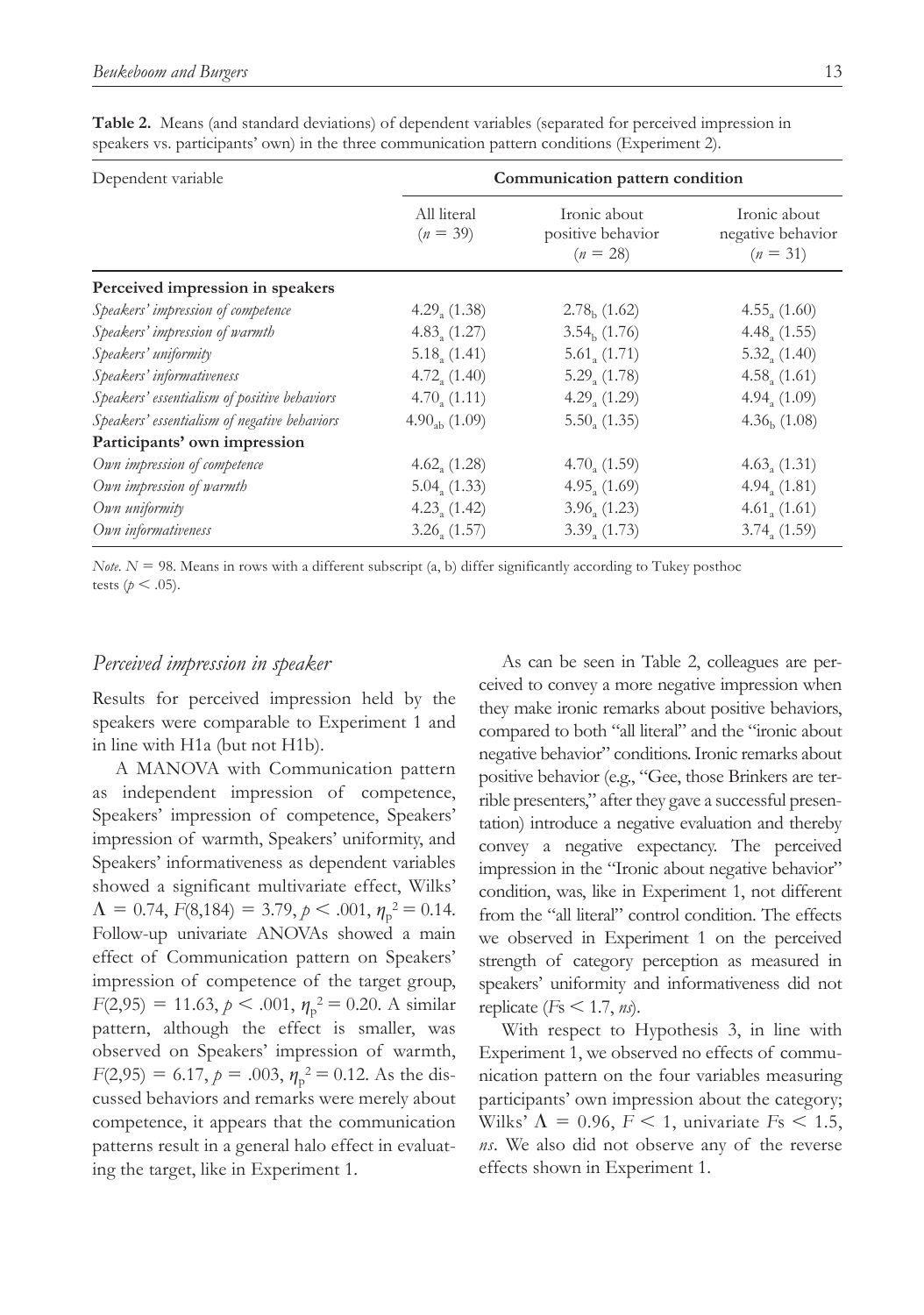# *Perceived essentialism in speakers about positive and negative behaviors*

Essentialism (i.e., in this Experiment measured as perceived in speakers) was measured for each specific positive and negative behavior to which the ironic/literal remarks of colleagues had previously referred. We conducted a 3 (Communication Pattern condition) X 2 (Behavioral valence: positive, negative) ANOVA with repeated measures on the second factor, on the speakers' essentialism scale. The predicted interaction was significant  $F(2,95) = 7.82$ ,  $p = .001$ ,  $\eta_p^2 = 0.14$ . This revealed a pattern in line with the Irony Bias and H2.

Table 2 shows that participants in the condition with "ironic remarks about positive behavior" infer that speakers have a relatively low perception of essentialism of positive behaviors, and a high perception of essentialism of negative behaviors. Ironic remarks about positive behavior introduce negative evaluations (e.g., "Oh, that's really clumsy of the Brinkers") after a good performance of the target group, and convey the impression that the good performance was unexpected and atypical. In contrast, participants in the condition with "ironic remarks about negative behavior" ("Oh, that's really good of the Brinkers," after a bad performance) inferred that speakers have a relatively low perception of essentialism of negative behaviors, and a high perception of essentialism of positive behaviors. That is, these remarks convey the impression that the bad performance was unexpected and atypical. Looking at cell comparisons, differences between the "ironic about positive behavior" and "ironic about negative behavior" conditions are significant only with respect to perceived essentialism of negative behaviors. The scores in the "all literal" condition fall in between the scores in these two conditions, but are not significantly different. We observed no main effects of Communication pattern (*F* < 1, *ns*), nor of Behavioral valence,  $F(1,95) = 2.45$ ,  $p = .12$ ,  $\eta_p^2 = 0.03$ . Additional analyses on the individual essentialism items, in line with those in Experiment 1, can be found in Appendix F.

The fact that participants only heard the ironic and/or literal remarks in the recording and that these were not shown when participants reported on the impression they perceived in their colleagues, suggests the remarks leave a lasting impression.

# **General Discussion**

The present studies show that recipients of seemingly harmless, but biased ironic remarks about a previously unknown target group draw inferences about the speaker's stereotypic impression of this target category. In both studies, using different materials and modalities of presentation, participants recognized the biased view of their colleagues in their communication pattern. That is, when speakers made ironic remarks about category members' positive behaviors, recipients inferred that these speakers had a more negative impression of the category, and (in Experiment 2) that they perceived higher essentialism of negative rather than positive behaviors. The observed effect sizes ( $\eta_p^2 \ge 0.14$ ) can be qualified as "large" (Richardson, 2011). The findings complement previous research on the Irony Bias (Burgers & Beukeboom, 2016; Burgers et al., 2015, Study 2), and on recipient inferences from biased variations in language abstraction (Assilaméhou & Testé, 2013; Douglas & Sutton, 2006), by showing that recipients draw inferences about speakers' stereotype valence, content, and level of essentialism from their use of ironic remarks.

An important note is that, against H1b, speakers making ironic remarks about negative behaviors were not perceived to convey a more positive impression compared to the "all literal" control condition. This fits with Burgers and Beukeboom (2016) who showed that both production and reception effects of the Irony Bias were less pronounced in conditions in which ironic remarks evaluate negative (vs. positive) behaviors. One reason is that irony is more often used in negative situations, as a politeness strategy to mitigate negative evaluations (Brown & Levinson, 1987; Dews & Winner, 1995). Given that these other reasons to use irony exist when referring to negative behaviors, rather than alluding to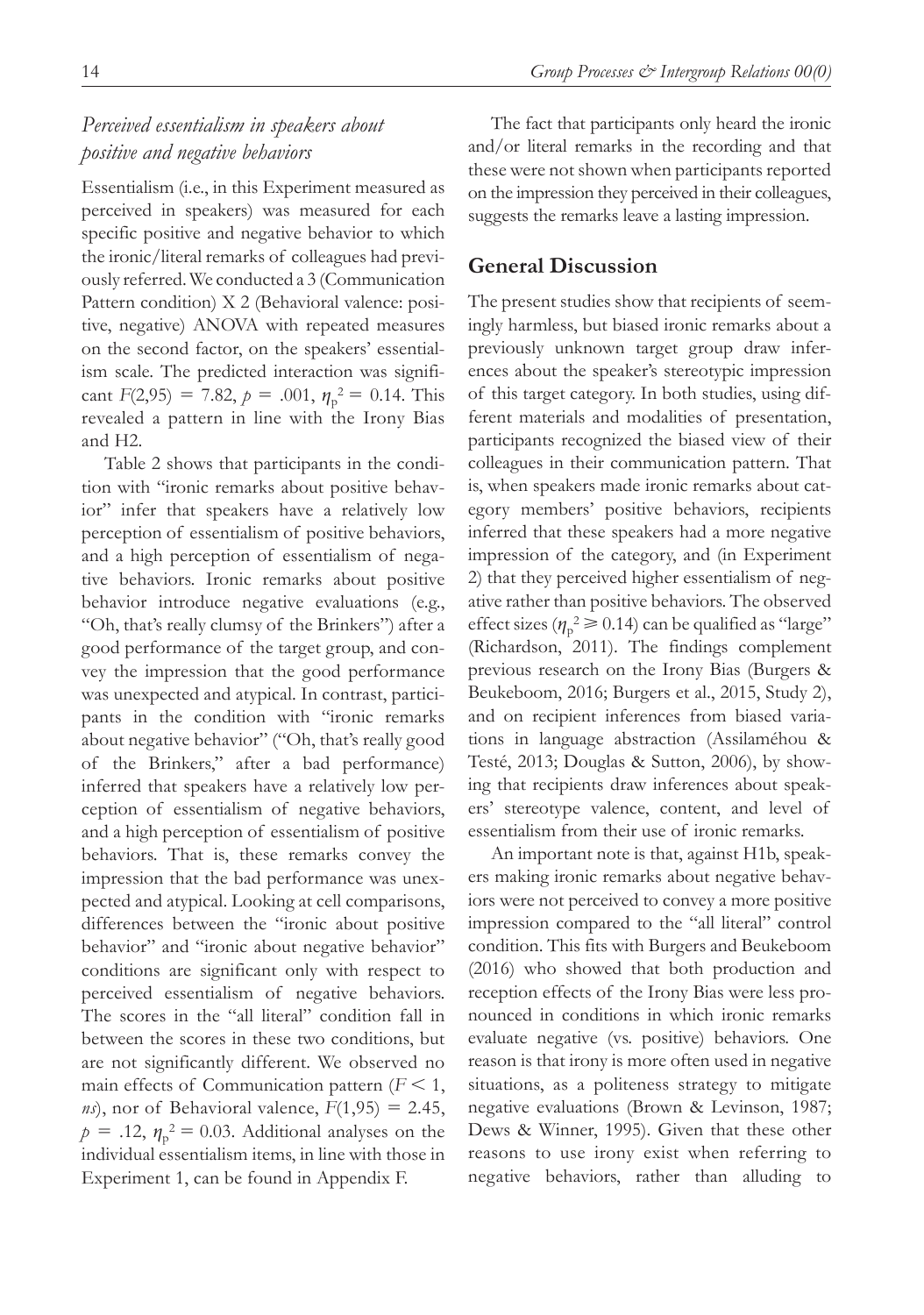stereotypic expectancies, it makes sense that recipients infer less information about the speaker's stereotypic expectancies from irony about negative behaviors.

Understanding recipient inferences is important because they constitute a crucial element in the interpersonal transmission and maintenance of stereotypic expectancies (Maass, 1999; Wigboldus & Douglas, 2007). Recipients are able to extract information about prevailing attitudes and impressions from subtle variations in speakers' remarks about targets (Douglas & Sutton, 2006). But, for actual stereotype transmission to occur, recipients should also internalize the stereotypic view they perceive in a speaker's biased remarks into their own category representation. In the present research, the biased communication pattern perceived in speakers did not translate to participants' own reported category impression. Future research can focus on the factors that determine whether stereotype formation occurs. We expect that the following factors are important.

First, whether induction from received information about category members to a generalized category impression occurs depends on metajudgmental cues about the value and diagnosticity of the information (Paolini, Crisp, & McIntyre, 2009). One important factor relates to the sender of the information. It is likely that recipients mainly end up endorsing a stereotype when the source of the information is an in-group speaker. Research shows that stereotypes are bolstered when learning these are consensually shared within an ingroup (Haslam et al., 1997; Sechrist & Stangor, 2001). In the present studies, the source of the information was presented as in-group members (i.e., colleagues of one's own team), yet given that the scenario was imaginary, in-group identification was probably low.

Second, people may be reluctant to form a generalized stereotypic view after a few biased remarks about a target group. Initially, recipients may resist and even correct their own impression (see Experiment 1). Such reluctance may be particularly strong when the category is unknown, as in the present studies, and impressions have not yet been formed. In such cases, the formation of new category stereotypes may require more exposure compared to maintenance of existing stereotypes. After repeated exposure to biased remarks about a particular group, recipients may, however, follow suit, and the stereotypic impression may be internalized (Arendt, 2013; Arendt & Northup, 2015).

Third, various factors relate to how socialcategory information is presented. In the present experiments, aside from the (biased) remarks, recipients also learned about category members' concrete behaviors. These were balanced in valence. Knowledge about individual targetgroup members' behaviors can mitigate the effect of overly biased communication on category formation and maintenance (Park & Hastie, 1987). When having a balanced view of category members' behaviors, biased remarks may be perceived as unnecessarily prejudiced. In such cases, biased remarks can have no effect on recipients' own impression or induce reverse effects through overcorrection (Experiment 1).

Stereotype formation also depends on whether recipients obtain knowledge about individual category members' behaviors or generic information about the category, generalizing across individual category members. In Experiment 1, both behaviors and remarks referred to individual target group members (This Ruysdaeler is . . .). In Experiment 2, described behaviors and ironic/ literal remarks were formulated more generically (i.e., Brinkers are . . .). As the experiments differed in other ways as well, we cannot conclude whether this contributed to different effects, but theoretically generic labels (compared to individual labels) should more directly induce associations between labeled categories and essential characteristics (Gelman et al., 2010; Rhodes et al., 2012). Moreover, when a group of individuals is labeled using a (generic) noun label, the group is likelier perceived as meaningful and coherent (i.e., *high entitativity*), which in turn facilitates stereotype formation (Beukeboom & Burgers, 2019).

Finally, in real life, stereotypes are likely formed spontaneously during interaction, and without an explicit instruction to form an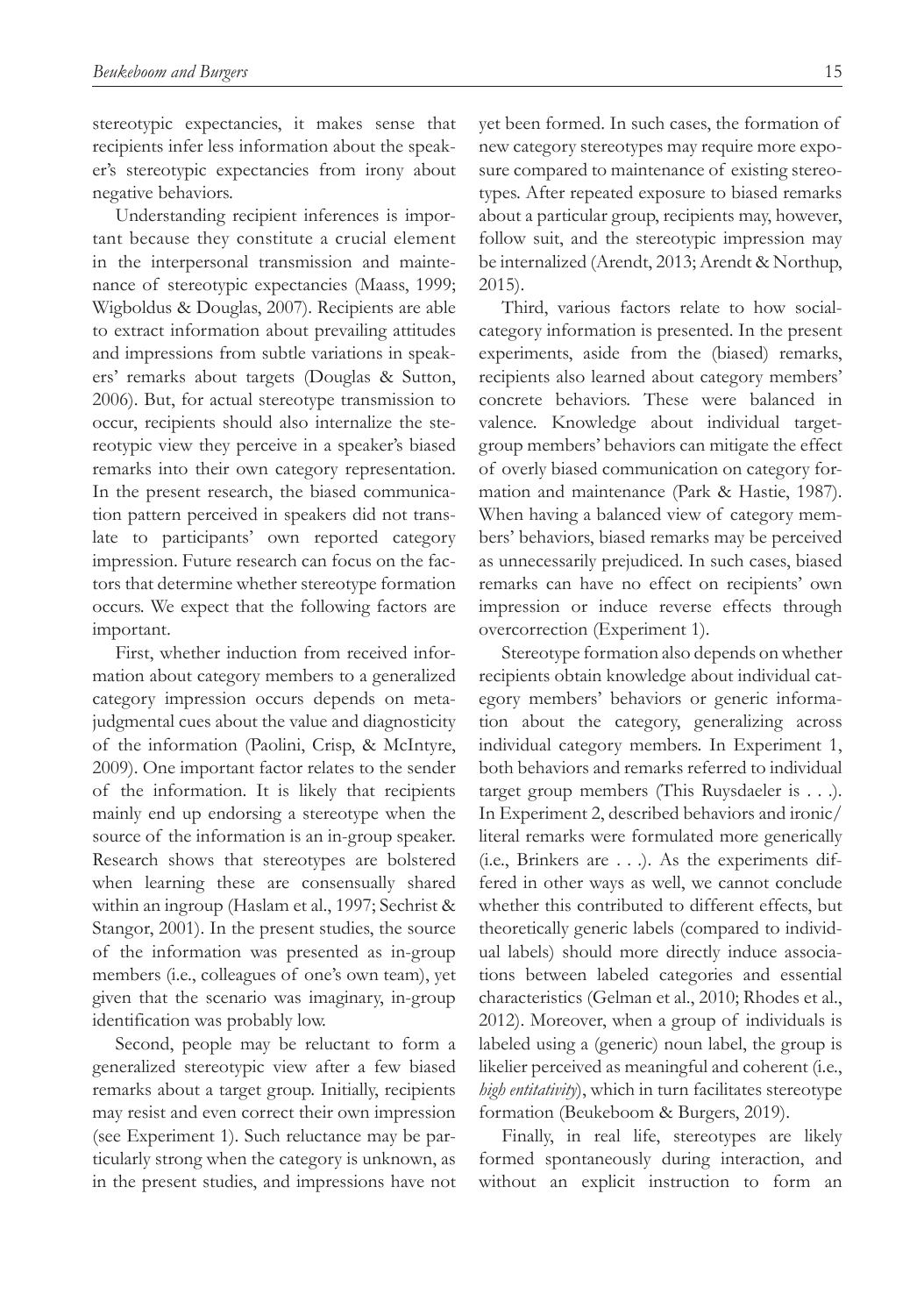impression about a target group. Particularly in the scenario of lunch conversations with new colleagues, when desiring to get along, recipients would react and reinforce speakers, and thereby create a shared stereotypic impression of a target group (Bratanova & Kashima, 2014; Ruscher & Hammer, 2006). Being actively involved in such in-group communication likely amplifies one's own target group beliefs (Ruscher, Cralley, & O'Farrell, 2005).

In sum, we demonstrated that recipients infer speakers' stereotypic impressions from their pattern of ironic remarks. Whether recipients selfadopt the conveyed stereotypic impression about the target category depends on various factors that may be explored in future research. Research on the mechanisms and consequences of linguistic bias allows us to reveal their subtle effects on stereotype formation and maintenance, and this in turn could help prevent potentially negative effects.

#### **Acknowledgements**

The authors like to thank Marit Mol and Lisanne de Hoop for their help in the designing and data collection of Experiments 1 and 2, respectively.

### **Funding**

The author(s) received no financial support for the research, authorship, and/or publication of this article.

### **ORCID iDs**

Camiel J. Beukeboom **D** [https://orcid.org/0000](https://orcid.org/0000-0002-0364-2784) [-0002-0364-2784](https://orcid.org/0000-0002-0364-2784) Christian Burgers **D** [https://orcid.org/0000-0002](https://orcid.org/0000-0002-5652-9021) [-5652-9021](https://orcid.org/0000-0002-5652-9021)

### **Supplemental material**

Supplemental material for this article is available online.

### **Notes**

1. In the literature, the term inductive potential is often used, but as induction refers to stereotype formation and deduction refers to the process of applying stereotypes to a given target situation (Beike & Sherman, 1994), deductive potential is the proper term in this context.

- 2. We made sure the used labels were non-existing as category labels and neutral in meaning. Jacob van Ruysdael is a 17th-century Dutch painter; Brink is Dutch for village square.
- 3. Burgers et al. (2015, experiment 2) used two MANOVAs to estimate the effect of the independent variable of communication pattern on two sets of dependent variables measuring inferences about the speaker's perceived communicative goals and group membership. They reported report effect sizes of partial eta squared of 0.24 (perceived communicative goals) and 0.30 (perceived group membership) in their MANOVA, and values of partial eta squared of 0.37, 0.38, and 0.13 for the individual communicative-goal variables in the follow-up ANOVAs and values of partial eta squared of 0.39 and 0.16 for the individual group-membership variables (Burgers et al., 2015, pp. 447–449). These effect sizes can be qualified as "large" (Richardson, 2011).
- 4. Only in this study did we also measure *Own clarity of impression*: How clear is the impression you formed about the characteristics of the Ruysdaelers?  $(1 = \text{under}, 7 = \text{clear})$ . We observed no differences between conditions and results are not further reported.

#### **References**

- Appel, M., & Weber, S. (2017). Do mass mediated stereotypes harm members of negatively stereotyped groups? A meta-analytical review on media-generated stereotype threat and stereotype lift. *Communication Research*. Epub ahead of print 12 July 2017. doi: 10.1177/0093650217715543.
- Arendt, F. (2013). Dose-dependent media priming effects of stereotypic newspaper articles on implicit and explicit stereotypes. *Journal of Communication*, *63*, 830–851. doi: 10.1111/jcom.12056
- Arendt, F., & Northup, T. (2015). Effects of long-term exposure to news stereotypes on implicit and explicit attitudes. *International Journal of Communication*, *9*, 2370–2390.
- Assilaméhou, Y., & Testé, B. (2013). The effects of linguistic abstraction on evaluations of the speaker in an intergroup context: Using the Linguistic Intergroup Bias makes you a good group member. *Journal of Experimental Social Psychology*, *49*, 113–119. doi: 10.1016/j.jesp.2012.08.001
- Attardo, S. (2000). Irony as relevant inappropriateness. *Journal of Pragmatics*, *32*, 793–826. doi: 10.1016/ S0378-2166(99)00070-3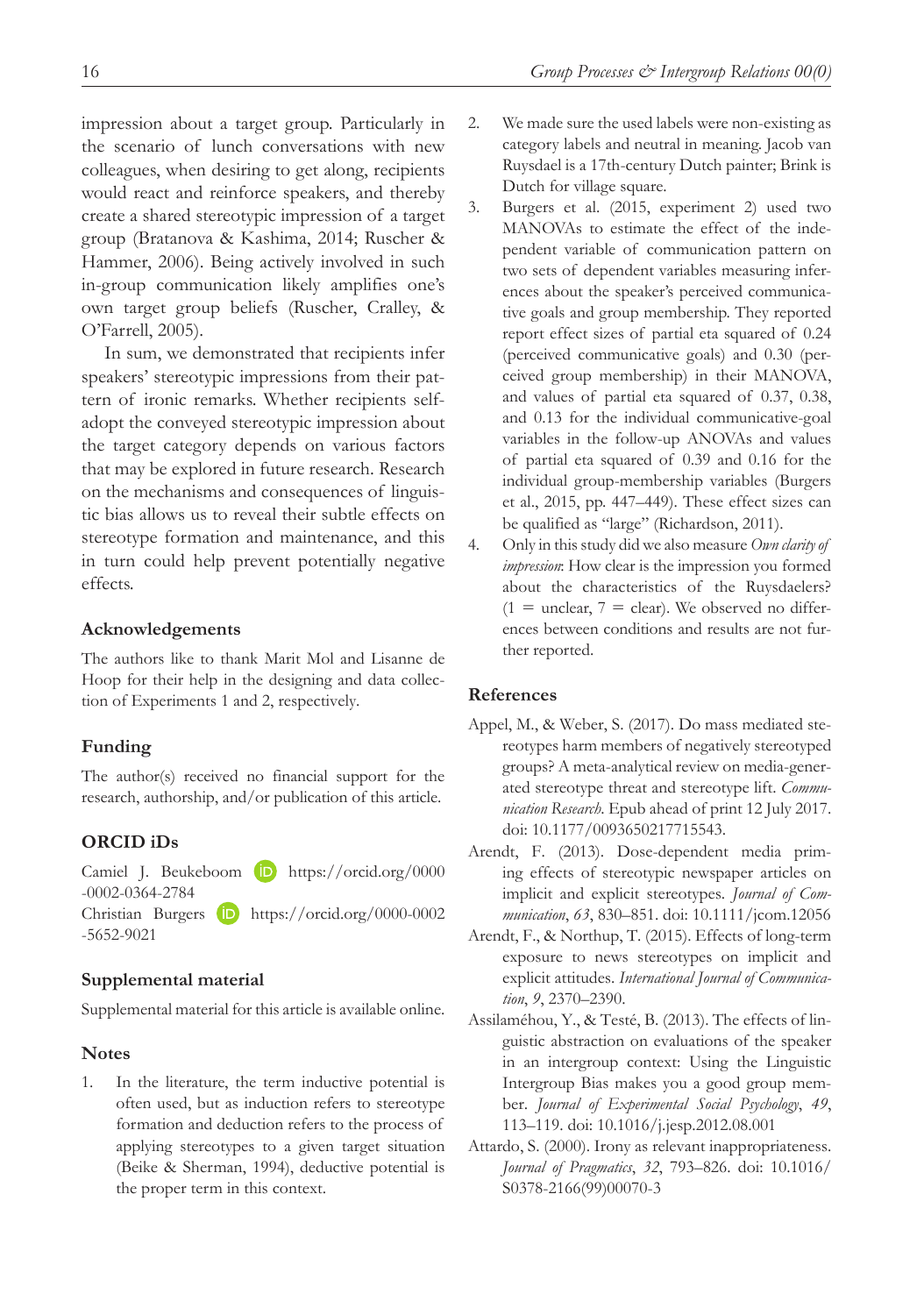- Beike, D. R., & Sherman, S. J. (1994). Social inference: Inductions, deductions, and analogies. In R. S. Wyer & T. K. Srull (Eds.), *Handbook of social cognition* (2nd ed., *Vol. 1*, pp. 209–285). Hillsdale, NJ: Erlbaum.
- Beukeboom, C. J. (2014). Mechanisms of linguistic bias: How words reflect and maintain stereotypic expectancies. In J. Laszlo, J. P. Forgas, & O. Vincze (Eds.), *Social cognition and communication* (pp. 313–330). New York, NY: Psychology Press.
- Beukeboom, C. J., & Burgers, C. (2019). How stereotypes are shared through language: A review and introduction of the Social Categories and Stereotypes Communication (SCSC) framework. *Review of Communication Research*, *7*, 1–37. doi: 10.12840/ issn.2255-4165.017
- Beukeboom, C. J., Burgers, C., Szabó, Z. P., Cvejic, S., Lönnqvist, J.-E. M., & Welbers, K. (2019). The negation bias in stereotype maintenance: A replication in five languages. *Journal of Language and Social Psychology*. Epub ahead of print 31 August 2019. doi: 10.1177/0261927X19869759
- Beukeboom, C.J., Finkenauer, C., & Wigboldus, D. H. J. (2010). The negation bias: When negations signal stereotypic expectancies. *Journal of Personality and Social Psychology*, *99*, 978–992. doi: 10.1037/ a0020861
- Bratanova, B., & Kashima, Y. (2014). The "saying is repeating" effect: Dyadic communication can generate cultural stereotypes. *The Journal of Social Psychology*, *154*, 155–174. doi: 10.1080 /00224545.2013.874326
- Brown, P., & Levinson, S. (1987). *Politeness: Some universals in language usage*. Cambridge, UK: Cambridge University Press.
- Burgers, C., & Beukeboom, C. J. (2016). Stereotype transmission and maintenance through interpersonal communication: The irony bias. *Communication Research*, *43*, 414–441. doi: 10.1177/00936502 14534975
- Burgers, C., Beukeboom, C. J., Kelder, M., & Peeters, M. M. E. (2015). How sports fans forge intergroup competition through language: The case of verbal irony. *Human Communication Research*, *41*, 435–457. doi: 10.1111/hcre.12052
- Cimpian, A., & Markman, E. M. (2008). Preschool children's use of cues to generic meaning. *Cognition*, *107*, 19–53. doi: 10.1016/j.cognition.2007.07.008
- Collins, K. A., & Clément, R. (2012). Language and prejudice: Direct and moderated effects. *Journal*

*of Language and Social Psychology*, *31*, 376–396. doi: 10.1177/0261927X12446611

- Cuddy, A. J. C., Fiske, S. T., & Glick, P. (2008). Warmth and competence as universal dimensions of social perception: The stereotype content model and the BIAS map. *Advances in Experimental Social Psychology*, *40*, 61–149. doi: 10.1016/S0065- 2601(07)00002-0
- Dews, S., & Winner, E. (1995). Muting the meaning: A social function of irony. *Metaphor and Symbol*, *10*, 3–19. doi: 10.1207/s15327868ms1001\_2
- Douglas, K. M., & Sutton, R. M. (2006). When what you say about others says something about you: Language abstraction and inferences about describers' attitudes and goals. *Journal of Experimental Social Psychology*, *42*, 500–508. doi: 10.1016/j. jesp.2005.06.001
- Faul, F., Erdfelder, E., Buchner, A., & Lang, A.-G. (2009). Statistical power analyses using G\*Power 3.1: Tests for correlation and regression analyses. *Behavior Research Methods*, *41*, 1149–1160. doi: 10.3758/BRM.41.4.1149
- Filik, R., Țurcan, A., Thompson, D., Harvey, N., Davies, H., & Turner, A. (2016). Sarcasm and emoticons: Comprehension and emotional impact. *The Quarterly Journal of Experimental Psychology*, *69*, 2130–2146. doi: 10.1080/17470218.2015.1106566
- Garcia-Marques, L., Santos, A. S. C., & Mackie, D. M. (2006). Stereotypes: Static Abstractions or Dynamic Knowledge Structures? *Journal of Personality and Social Psychology*, *91*, 814–831. https://doi. org/10.1037/0022-3514.91.5.814
- Gelman, S. A., Ware, E. A., & Kleinberg, F. (2010). Effects of generic language on category content and structure. *Cognitive Psychology*, *61*, 273–301. doi: 10.1016/j.cogpsych.2010.06.001
- Gibbs, R. W., Jr. (2000). Irony in talk among friends. *Metaphor and Symbol*, *15*, 5–27. doi: 10.1080/109 26488.2000.9678862
- Gorham, B. W. (2006). News media's relationship with stereotyping: The linguistic intergroup bias in response to crime news. *Journal of Communication*, *56*, 289–308. doi: 10.1111/j.1460-2466.2006.00020.x
- Haslam, S. A., Turner, J. C., Oakes, P. J., McGarty, C., & Reynolds, K. J. (1997). The group as a basis for emergent stereotype consensus. *European Review of Social Psychology*, *8*, 203–239. doi: 10.1080/14792779643000128
- Hastie, R. (1984). Causes and effects of causal attribution. *Journal of Personality and Social Psychology*, *46*, 44–56. doi: 10.1037/0022-3514.46.1.44